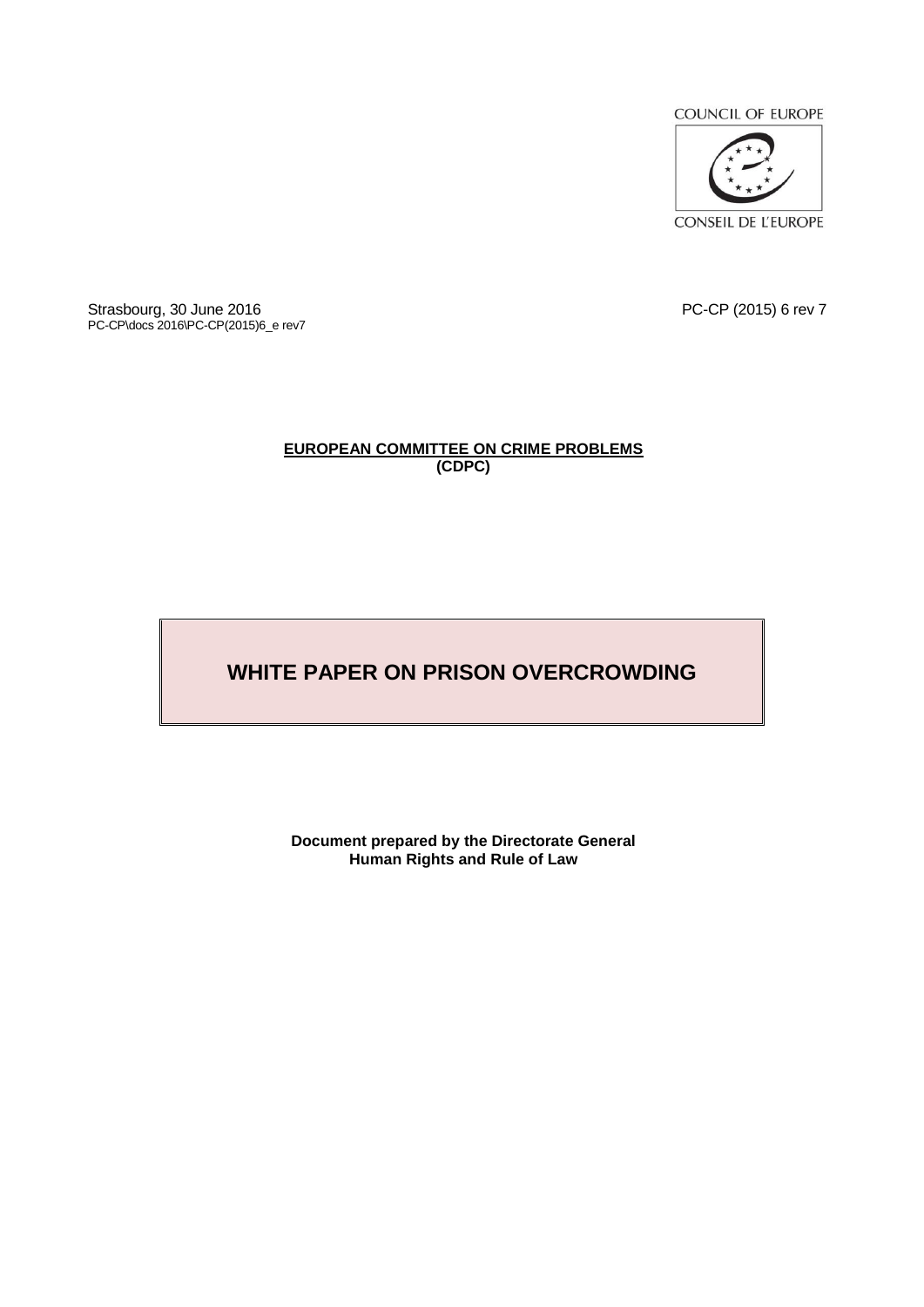# **TABLE OF CONTENTS**

| L.    |                                                                                            |                                                                               |  |
|-------|--------------------------------------------------------------------------------------------|-------------------------------------------------------------------------------|--|
| Ш.    |                                                                                            |                                                                               |  |
| III.  | The Council of Europe's position on the issue of prison overcrowding and prison population |                                                                               |  |
|       | a.                                                                                         |                                                                               |  |
|       | b.                                                                                         | Recommendation No. R (99) 22 concerning prison overcrowding and prison        |  |
|       | c.                                                                                         |                                                                               |  |
| IV.   | Root causes of overuse of deprivation of liberty and of prison overcrowding11              |                                                                               |  |
|       | a.                                                                                         | Penal policy and legislation leading to overuse of the penal system 11        |  |
|       | $\mathbf b$ .                                                                              |                                                                               |  |
|       | c.                                                                                         |                                                                               |  |
|       | $\mathbf{d}$ .                                                                             |                                                                               |  |
|       | e.                                                                                         |                                                                               |  |
| V.    |                                                                                            |                                                                               |  |
|       | a.                                                                                         |                                                                               |  |
|       | b.                                                                                         | Revision of penal law, decriminalisation and alternatives to penal            |  |
|       | c.                                                                                         |                                                                               |  |
|       | $\mathbf{d}$ .                                                                             |                                                                               |  |
|       | e.                                                                                         |                                                                               |  |
|       | f.                                                                                         | Coherence of the tasks and objectives of the different actors in the criminal |  |
| VI.   |                                                                                            |                                                                               |  |
| VII.  |                                                                                            |                                                                               |  |
| VIII. |                                                                                            |                                                                               |  |
|       |                                                                                            |                                                                               |  |
|       |                                                                                            |                                                                               |  |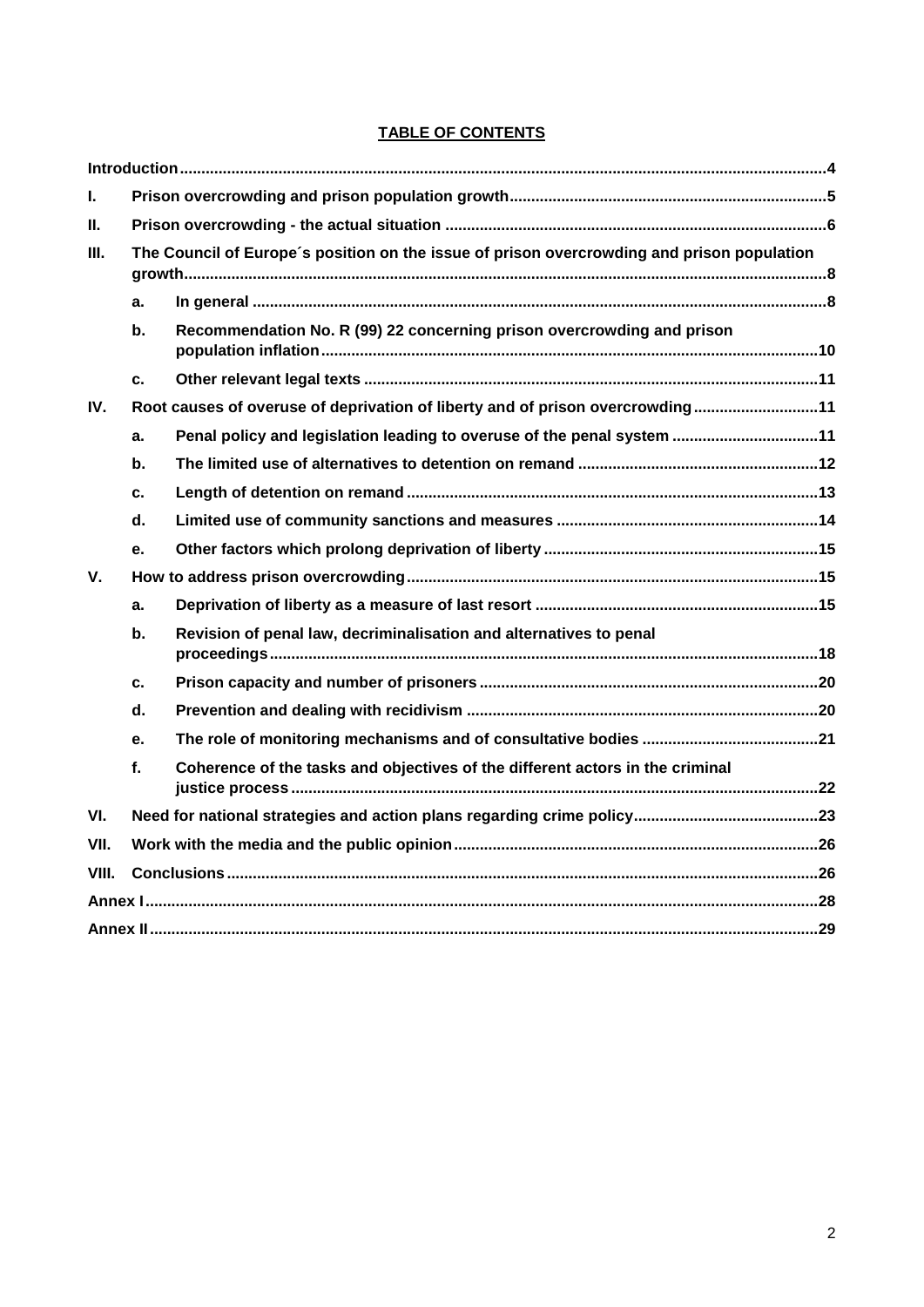#### **List of abbreviations used**

- CCJE = Consultative Council of European Judges
- CCPE = Consultative Council of European Prosecutors
- CDPPS = Conference of Directors of Prison and Probation Services
- CM = Committee of Ministers
- CommDH = Commissioner for Human Rights
- CPT = European Committee for the Prevention of Torture and Inhuman or Degrading Treatment or Punishment
- CSM = community sanctions and measures
- ECtHR = European Court of Human Rights
- EPR = European Prisons Rules
- H/Exec = Department for the execution of judgments of the European Court of Human Rights
- JHA = Justice and Home Affairs, European Commission
- No. = Number
- NPM = National Preventive Mechanism
- OPCAT = Optional Protocol to the UN Convention against Torture
- PACE = Parliamentary Assembly of the Council of Europe
- PC-CP = Council for Penological Co-operation
- PC-OC = Committee of Experts on the Operation of European Conventions on Co-operation in Criminal **Matters**
- R or Rec = Recommendation
- SPACE = Council of Europe Annual Penal Statistics
- UK = United Kingdom
- UN = United Nations
- UNODC = United Nations Office on Drugs and Crime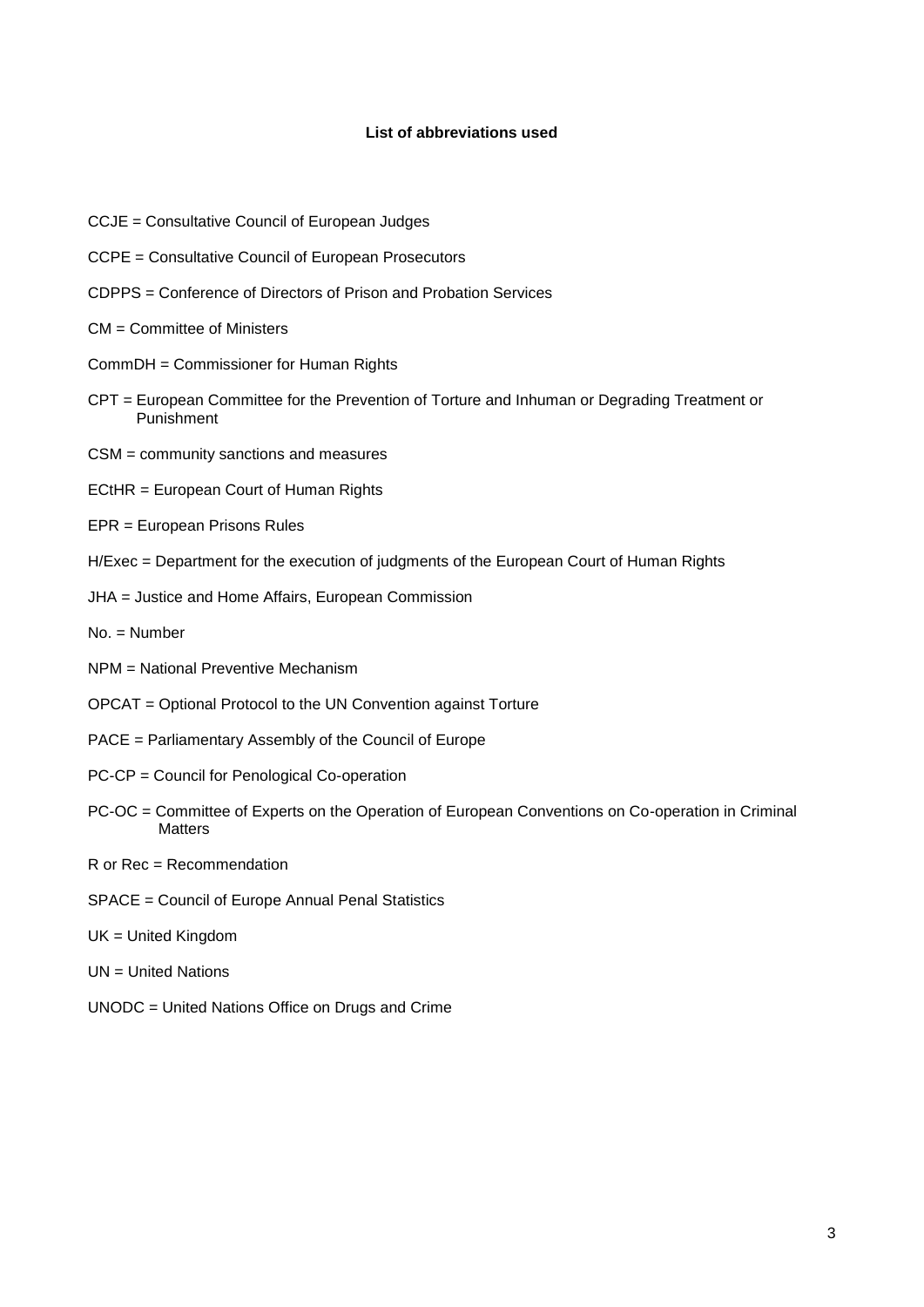# **Introduction**

- <span id="page-3-0"></span>1. Prison overcrowding is a recurring problem for many prison administrations in Europe. Many of the 47 Council of Europe member states have overcrowded prisons<sup>1</sup> and in many states where the total number of prisoners is lower than the available accommodation places still specific prisons may often suffer from overcrowding.
- 2. The Council of Europe has persistently recommended to the national authorities to remedy the problem considering that prison overcrowding and prison population growth represent a major challenge for prison administrations and the criminal justice system as a whole both in terms of ensuring human rights protection and in terms of efficient management of penal institutions. On 30 September 1999 the Committee of Ministers adopted Recommendation No. R (99) 22 concerning prison overcrowding and prison population inflation. This text contains a number of pertinent advices and suggestions for practical steps to be taken at all levels - legislative, judicial and executive.
- 3. More than 15 years after the adoption of the recommendation and despite the efforts made by the member states the problem is still considerable at European level as it is in many other parts of the world. Therefore over the past years the European Court of Human Rights has had to assess many complaints related to bad prison conditions and has found numerous violations of Article 3 of the ECHR.
- 4. In the inter-state relations the problem is felt sometimes acutely in cases of requests for extradition for prosecution or in cases of transfer of sentenced persons, where the requested measure may be problematic to carry out because of concerns regarding bad prison conditions, including in particular prison overcrowding, in the receiving state.
- 5. A recent example of this is the judgement of the European Court of Justice in joined cases C-404/15 and C-659/15 PPU Pál Aranyosi and Robert Căldăraru, where the Court recalls that the absolute prohibition of inhuman or degrading treatment or punishment being part of the fundamental rights protected by Charter of Fundamental Rights of the EU, the authority dealing with the European arrest warrant must assess properly any such risks before deciding on the surrender of an individual. In particular, the Court states that where such a risk derives from the general detention conditions in the issuing Member State the execution of the warrant must be deferred until there is obtained additional information on the basis of which that risk can be discounted. If the existence of that risk cannot be discounted within a reasonable period, the authority must decide whether the surrender procedure should be brought to an end<sup>2</sup>.
- 6. Several Conferences of Directors of Prison Administration have debated the issue of prison overcrowding and at the 17<sup>th</sup> Conference in Rome (November 2012) a special meeting was held with European judges and prosecutors in order to raise their awareness of the impact of pre-trial detention and of sentencing policies on prison overcrowding and of the usefulness and effectiveness of alternatives to imprisonment. At the 19<sup>th</sup> Conference of Directors of Prison and Probation Services (CDPPS) (Helsinki, 2014) an initiative was launched to set up a Working Group, comprising judges, prosecutors, representatives of the ministries of justice, of prison and probation services in order to discuss these issues and to recommend steps to be taken to tackle prison overcrowding. The idea behind this is to assist national authorities in starting a dialogue between judges, prosecutors, legislators, decision-makers and prison and probation services with a view to agreeing on long-term national strategies and on specific actions to deal with prison overcrowding.
- 7. The present White Paper is the result of the joint efforts of the Drafting Committee mentioned above, comprising representatives of a number of Council of Europe bodies and intergovernmental committees which have the competence and vested interest in the field of crime prevention and penal policies and practices of the Council of Europe member states. The full list of members of the Drafting Committee on prison overcrowding, set up on the initiative of the European Committee on Crime Problems as well as the bodies and committees they represent may be found in Appendix I to the present document.

 $\overline{a}$ <sup>1</sup> The term "prison" used in the present text is a general term covering the institutions as described in Rule 10 of the European Prison Rules.

<sup>2</sup> See at:<http://curia.europa.eu/jcms/upload/docs/application/pdf/2016-04/cp160036en.pdf>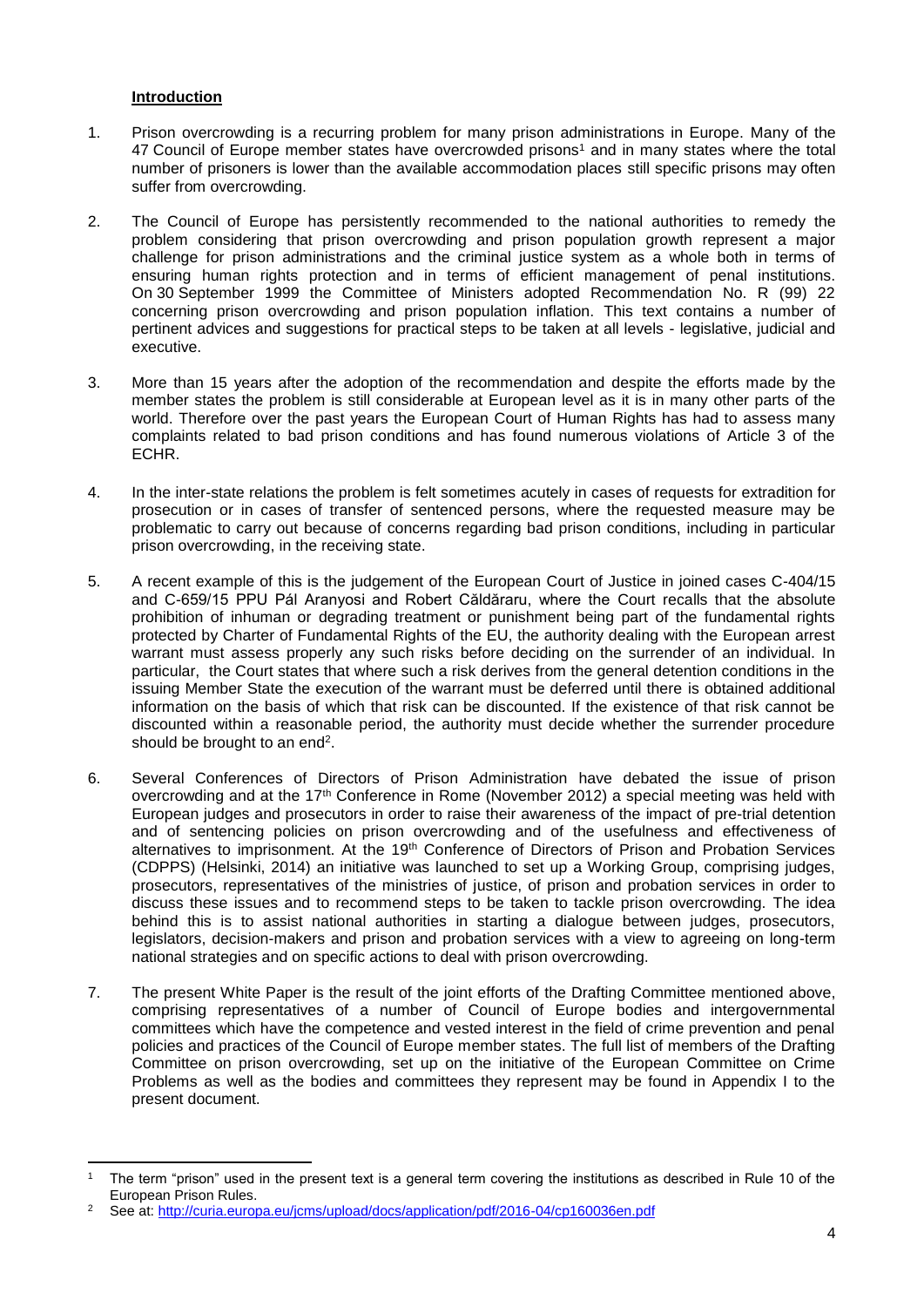- 8. The present White Paper does not contain new specific recommendations in relation to prison overcrowding - those found in Recommendation No. R (99) 22 concerning prison overcrowding and prison population inflation are still very valid. The White Paper highlights points that could be of interest for the dialogue mentioned above that should be initiated and maintained by the national authorities in order to agree on and implement efficiently long-term strategies and specific actions to deal with prison overcrowding as part of a general reform of their penal policies in line with contemporary academic research and realistic expectations of the role criminal law and crime policy should play in society. This document is thus aimed at inciting member states to open a debate at national level regarding their penal system and to take decisions based on clear needs and objectives to be met in shorter and longer time-spans. In doing so the national authorities should keep under review to what extent imprisonment is playing an appropriate role in tackling crime and to what extent those who are released are prepared for reintegrating society and for leading crime-free life.
- 9. The work of the Drafting Committee was carried out between December 2014 and April 2016. The Council for Penological Co-operation (PC-CP) endorsed the text at the meeting of its Working Group in May 2016. The White Paper was finally endorsed by the European Committee on Crime Problems (CDPC) in June 2016.

# <span id="page-4-0"></span>**I. Prison overcrowding and prison population growth**

- 10. There are no internationally agreed precise definitions of what constitutes overcrowding. It occurs generally speaking when the demand for space in prisons exceeds the overall capacity of prison places in a given member state or in a particular prison of that state. However, contrary to Section 18.3 of the European Prison Rules<sup>3</sup> there remain a number of member states who have not a definition of "minimum space". As a result it is difficult to secure an agreement about the capacity of the prison systems.
- 11. It should be noted that there are significant differences in the methods for calculating prison places used by different Council of Europe member states and therefore the data related to prison capacity should be evaluated against the real space/square meters available to each prisoner as well as against time spent daily in the cells. It should also be taken into account that space and square meters are not the only relevant factors when assessing overcrowding issues. Overcrowding problems are also part of and closely linked to the general issue of providing for appropriate overall prison conditions, including staffing and offering meaningful activities that meet international standards and are aimed at re-socialising prisoners.
- 12. As stated in the preface, the principles expressed in Council of Europe Recommendation No. R (99) 22 concerning prison overcrowding and prison population inflation are still considered to be valid, but it has to be recognised that there have been developments in the Council of Europe member states since 1999 that may explain some of the difficulties in implementing the principles of the Recommendation.
- 13. The increased mobility of persons in Europe, the expansion and greater accessibility of international transport and the rapid development of new technologies worldwide have had many positive influences on our societies. At the same time a rise was observed in transnational serious and organised crime and terrorism which has led since the turn of the 21st century in many member states to an increase in the severity of criminal law responses to such crimes. A more severe approach very often implies the use of longer prison sentences without parole and also without necessarily addressing at the same time the implications this could have for the prison systems. It also seems as if many states have experienced a change in the public opinion on crime. The drive to be "tougher on crime" or to apply "zero tolerance" policies or similar have led to an increased use of imprisonment.
- 14. It is anyhow very important to remember that the member states of the Council of Europe have their own specificities when it comes to national responses to crime which impacts on sentencing practices, the time spent in detention and the use of community sanctions and measures. Furthermore, the development in crime may differ largely from increase to decline in crime and from situations of severe prison overcrowding in some states to states where prison facilities are closed, at least temporarily because there are no prisoners to place there. Where prison overcrowding occurs there may also be different root causes and combinations of such causes in the different countries. Therefore the White

<sup>3</sup> European Prison Rules, 18.3: Specific minimum requirements in respect of the matters referred to in paragraphs 1 and 2 shall be set in national law.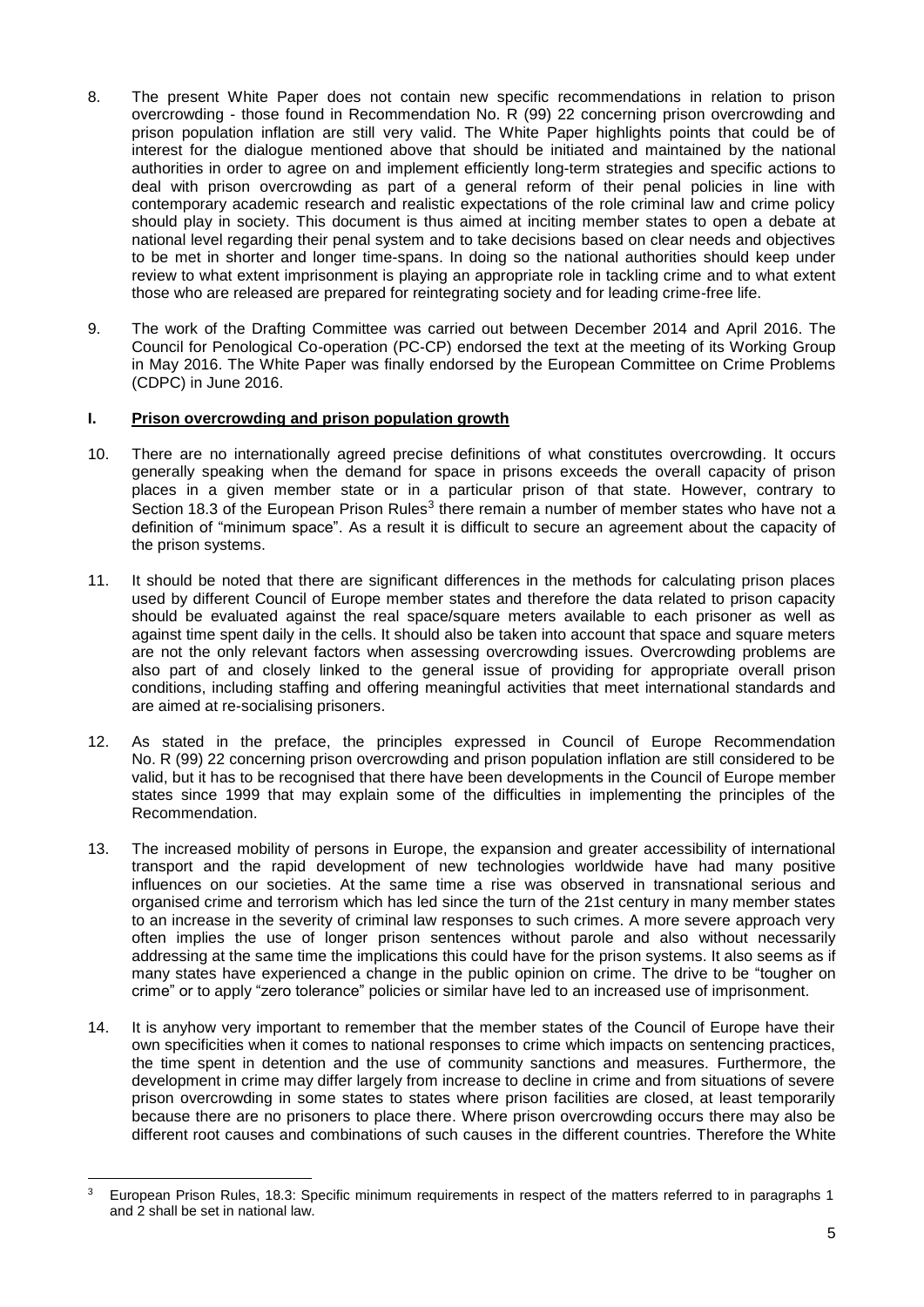Paper highlights issues to be considered in the light of national legal traditions, practices and cultures based on the relevant standards and principles of the Council of Europe.

# <span id="page-5-0"></span>**II. Prison overcrowding - the actual situation**

- 15. Reality shows that in the course of the last decades and mainly as a response to the developments mentioned above under paragraphs 13 and 14 new types of offences have been introduced in the national criminal codes and some of these have been defined by international binding legal instruments obliging the signatories to use the same definitions in their national legislation. The offences defined in international legal acts relate to serious crimes for which the states are required to introduce the possibility of applying prison sentences within certain limits. While new types of offences have been added to the existing ones, at the same time rigorous revisions of the criminal legislation in order to re-organize definitions, re-define sanctions and measures and decriminalize certain petty crimes have not been carried out in most of the countries. This has very likely in some states contributed to the increased use of imprisonment as a sanction and to an increased length of imprisonment as well, two important factors leading to overcrowding.
- 16. This trend is anyhow not the same everywhere in Europe. There are big differences in this respect. Nevertheless it can be underscored that prison numbers are strongly influenced by the overall number of entries in the penal system, the duration of the sanctions imposed and the early release schemes like conditional release, probation periods and partial or total alternative execution of prison sentences. The average length of imprisonment has increased in quite a few countries in the course of the last decade by 1% on average and in some countries the increase is between 3 to 5%<sup>4</sup>. In 2014 the number of prisoners sentenced to 10 or more years has increased by 2.1% compared to 2013<sup>5</sup> .
- 17. There is also an opposite trend of slight decrease of the prison population in the past several years which is mainly due to the decrease in the number of prisoners serving short prison sentences. Between 2012 and 2013, the number of inmates held in penal institutions in the Council of Europe member states decreased by approximately 56,700 persons. In spite of the decrease of the raw number of inmates, the median\* prison population rate in Europe increased between 2012 and 2013 by 5%. In 2012 it was 127 inmates per 100,000 inhabitants and in 2013 it was raised to 134 inmates per 100,000 inhabitants. According to SPACE I, in 2012 there was overcrowding in 22 out of the 47 countries of the Council of Europe. In 2013, the number of countries with overcrowding went down to 21, and in 2014 to 13. In 2013, 19 of the prison administrations having overcrowded prisons were the same as in 2012<sup>6</sup>. In 2014 1,600,324 persons were held in prisons in Europe and the decrease compared to 2013 was by 78,893. The median prison population rate also decreased by 7% in comparison to 2013. Its value in 2014 was 124 inmates per 100 000 inhabitants<sup>7</sup>. These developments, although modest compared to the overall number of inmates in Europe are to be welcomed and the national authorities should be encouraged to maintain this positive trend. It is yet too early to assess all possible reasons behind this decrease in prison numbers.
- 18. It is important to clarify that in SPACE overcrowding is measured through an indicator of "prison density" which is obtained by calculating the ratio between the number of prisoners and the number of places available in prisons and is expressed as the number of prisoners per 100 available places. However the capacity of prisons is calculated in different ways in each country and SPACE statistics rely on the information provided by each country<sup>8</sup>. Without a common standard established by the Council of Europe to calculate prison capacity in the same way across Europe, the figures included in SPACE are not strictly comparable.
- 19. As already mentioned previously in the White Paper, the fact that the overall number of prisoners in a given country is less than the total number of prison places does not necessarily mean that this

<sup>4</sup> Council of Europe Annual Penal Statisics (SPACE I, 2012).<br>5 Council of Europe Annual Penal Statisics (SPACE L 2012).

<sup>&</sup>lt;sup>5</sup> Council of Europe Annual Penal Statisics (SPACE I, 2013).<br><sup>6</sup> Council of Europe Annual Benal Statisics (SPACE L 2014).

<sup>6</sup> Council of Europe Annual Penal Statisics (SPACE I, 2014).

The decrease of the number of prisoners by roughly 200 000 between 1999 and 2014 (as evidenced by SPACE I data for the same periods) is mainly due to the reduction of the number of detainees in Eastern Europe and in the first place in the Russian Federation.

<sup>8</sup> In their answer to the SPACE questionnaires, many countries do not specify the number of square meters per prisoner. Moreover, some countries use the concept of "operational capacity" to define the capacity of their penal institutions (for example the National Offender Management Service and HM Prison Service of England and Wales define the operational capacity of a prison as "the total number of prisoners that an establishment can hold taking into account control security and the proper operation of the planned regime: *Population Bulletin: monthly December 2015*). This implies that it is impossible to establish an objective measurement of overcrowding in such countries.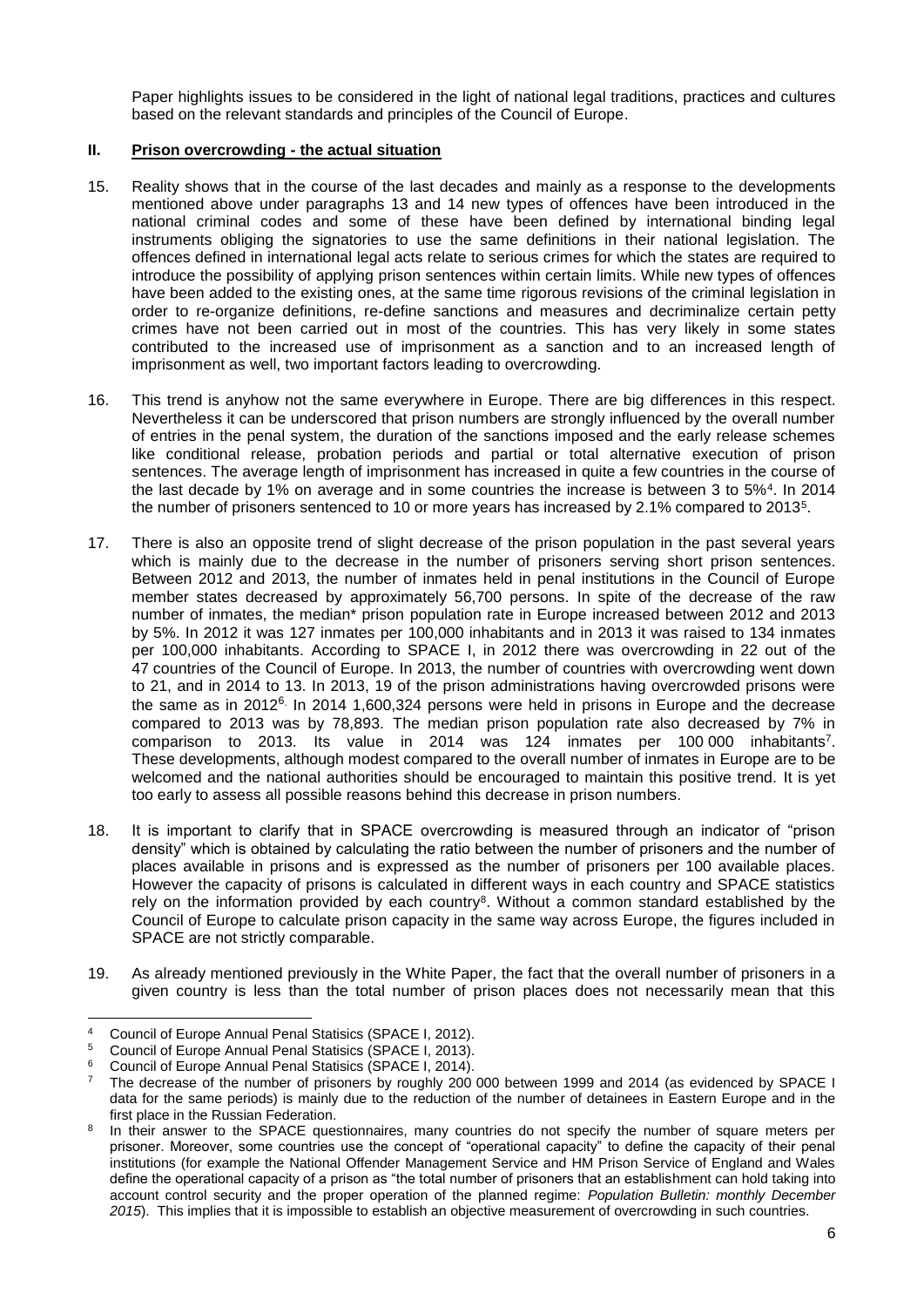country is not facing overcrowding in some of its prisons. Therefore according to SPACE I, 13 European countries are facing overcrowding problems in 2014 (compared to 21 in 2013). According to the CPT published reports on visits the number of countries suffering from prison overcrowding is estimated to be higher. This difference is explained by the fact that each country used its own standards to calculate overcrowding when filling in the questionnaire on which SPACE is based. On the contrary, the CPT uses its own standards to calculate overcrowding.

- 20. If a given prison is filled at more than 90% of its capacity this is an indicator of imminent prison overcrowding. This is a high risk situation and the authorities should feel concerned and should take measures to avoid further congestion. This is due to the fact that a prison has usually several different sections and even if the overall number of prisoners is less than the capacity of places some of its sections like disciplinary cells, medical unit cells or section for women or juveniles might be half empty while other sections might experience situations of overcrowding. We should note in this respect that SPACE data for 2014 indicate that only 16 of the 52 prison administrations have filled their prison capacity below 90% and this trend is worrying.
- 21. Some countries use waiting lists in case of severe overcrowding which may lead to violation of Article 3 of the ECHR. While this may be a temporary solution it should not lead to situations when a prison sentence is not executed long months, even years after the court judgement or execution order as then the punitive and rehabilitative aim of the prison sentence has lost much of its force.
- 22. To address the problem of overcrowding, some countries have taken the route of increasing the number of prison places either by constructing new prisons or by reconstructing and enlarging the existing prisons. The Council of Europe in its Committee of Minister recommendations and the CPT in its reports have persistently underlined that this solution alone cannot reduce the rates of imprisonment. The practice has shown that prison population numbers rise as a result of extensive prison construction. Old and worn out prison buildings should be replaced by new prisons offering humane conditions of detention but such programmes should not lead to ever rising numbers of prison places and as a result to higher imprisonment rates.
- 23. In pilot judgments concerning overcrowding in detention facilities in Italy and Hungary, the Court highlighted this as structural problem in the Respondent States. It reiterated in this context that the most appropriate solution for this problem would be the reduction of the number of prisoners by more frequent use of non-custodial punitive measures and minimizing the recourse to pre-trial detention<sup>9</sup>. In the pilot judgment concerning overcrowding and poor conditions of detention in several correctional facilities in Bulgaria<sup>10</sup>, the Court mentioned, among possible solutions, the construction of new prison facilities or major repair work on the existing ones. It appears thus that in the Court's opinion prison construction or reconstruction is a measure among many others which could be taken to address prison overcrowding, but emphasis should rather be placed on alternatives to detention and on reduced use of imprisonment<sup>11</sup>.
- 24. Information regarding the current situation with prison overcrowding in some Council of Europe member states from Eastern Europe can also be found in a study on prison overcrowding carried in four countries of the Eastern Partnership (Armenia, Georgia, Republic of Moldova and Ukraine) in October-November 2015 within the framework of the EU/Council of Europe Programmatic Framework Regional project "Promoting penitentiary reforms (from a punitive to a rehabilitative approach)".<sup>12</sup>
- 25. It should also be noted that the tendency of new prison construction in Europe currently is to opt for technologically expensive high security prisons. It should be underscored in this respect that prisoners who need to be placed in high security institutions represent a minority of all prisoners. The majority of prisoners will require normal security in prison and are in need of rehabilitation programmes rather

<sup>1</sup> <sup>9</sup> *Torreggiani and Others* v. Italy, nos. 43517/09, 46882/09, 55400/09, 57875/09, 61535/09, 35315/10 and 37818/10, § 94, 8 January 2013; *Varga and Others* v. Hungary (nos. 14097/12, 45135/12, 73712/12, 34001/13, 44055/13, and 64586/13, § 104, 10 March 2015.

<sup>10</sup> Neshkov and Others v. Bulgaria, nos. 36925/10, 21487/12, 72893/12, 73196/12, 77718/12 and 9717/13, 27 January 2015.

<sup>11</sup> Torreggianni, §95 ; Varga, §105.

 $12$  Criminal justice responses to prison overcrowding in Eastern Partnership countries", Compilation of the reports of a study carried in Armenia, Georgia, Republic of Moldova and Ukraine, Council of Europe, March 2016 [http://www.coe.int/t/dgi/criminallawcoop/Presentation/Documents/Criminal%20Justice%20Response%20to%20Prison](http://www.coe.int/t/dgi/criminallawcoop/Presentation/Documents/Criminal%20Justice%20Response%20to%20Prison%20Overcrowding%20in%20EaP%20Countries_ENG.pdf) [%20Overcrowding%20in%20EaP%20Countries\\_ENG.pdf](http://www.coe.int/t/dgi/criminallawcoop/Presentation/Documents/Criminal%20Justice%20Response%20to%20Prison%20Overcrowding%20in%20EaP%20Countries_ENG.pdf)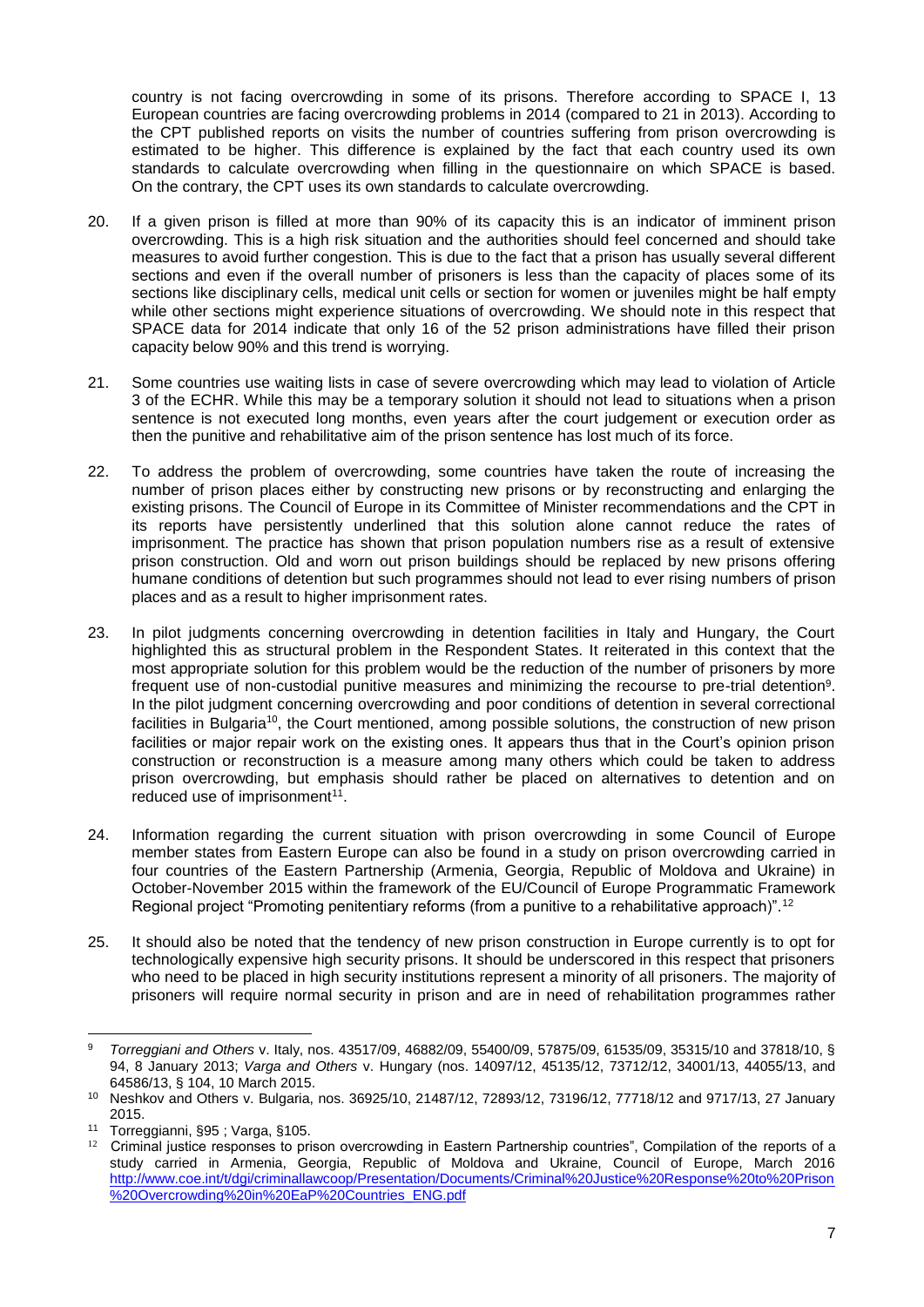than of conditions of imprisonment undermining their socialisation. Therefore consideration should be given to also constructing technologically modern but medium and low security prisons which cost less, are better staffed and are more adapted to the needs of inmates and of society in general and which allow for better involvement of the community in preparation for release and social reintegration. At the same time old and out-dated prison facilities should be closed down.

#### <span id="page-7-0"></span>**III. The Council of Europe´s position on the issue of prison overcrowding and prison population growth**

# **a. In general**

- <span id="page-7-1"></span>26. At the Council of Europe level prison overcrowding has been addressed both in standard setting texts and in relation to more specific assessments of individual situations. The Committee of Ministers recommendations state the basic principles to guide the European countries in maintaining prison conditions and treatment of prisoners in conformity with international standards (ref. Appendix II). Apart from the already mentioned Recommendation No. R (99) 22 concerning prison overcrowding and prison population inflation (which will be mentioned more in detail below) such standards can be found in the European Prison Rules R (2006) of the Committee of Ministers<sup>13</sup>.
- 27. Nevertheless the ECtHR, as stated earlier, has received numerous complaints in the course of the years and has delivered judgements because of violations of Art. 3 of the ECHR due, among others also to prison overcrowding. This has led and is still leading to decisions in individual cases and to pilot judgements (delivered in accordance with Rule 61 of the Rules of the Court)..Such judgements are pronounced when a structural or systemic problem or other similar dysfunction is identified by the Court in a given respondent state. After a final judgement is pronounced by the Court, in accordance with Article 46, paragraph 2 of the Convention, the Committee of Ministers starts supervising the measures taken by the state to execute it.
- 28. In addition the European Committee for the Prevention of Torture and Inhuman or degrading Treatment or Punishment (CPT) and the European Court of Human Rights have assessed particular situations where prison overcrowding has occurred. The Court makes assessments of the specific circumstances in the cases brought before it and has the final say as to what constitutes a violation of the ECHR. The CPT issues general reports and country reports on specific visits to member states where it assesses concrete prison facilities and makes specific recommendations and also develops general standards regarding treatment of prisoners. While the CPT general reports are published, the country reports are published only if the respective country has asked for their publication; this is the case of most Council of Europe member states.
- 29. The Court has pointed out that overcrowding may in itself in certain situations be considered to be so severe as to justify a finding of a violation of Article 3. In a number of cases, the Court's finding that an applicant disposed of less than 3 m<sup>2</sup> of living space in detention directly led it to the conclusion that there is a violation of Article 3. In other cases even when the living space was more than 3  $m<sup>2</sup>$  the Court examined the cumulative effects of the material and other conditions of detention and in particular the possibility of the freedom of movement and time spent outside the cell to determine whether Article 3 has been breached.
- 30. The Court has repeatedly found that accommodation involving sharing of cells not fit for that purpose and in particular in overcrowded and insanitary conditions constitutes inhuman or degrading treatment and thus violates Article 3 of ECHR

except where there is an adequate air conditioning system;

<sup>&</sup>lt;sup>13</sup> 18.1 The accommodation provided for prisoners, and in particular all sleeping accommodation, shall respect human dignity and, as far as possible, privacy, and meet the requirements of health and hygiene, due regard being paid to climatic conditions and especially to floor space, cubic content of air, lighting, heating and ventilation. 18.2 In all buildings where prisoners are required to live, work or congregate: a. the windows shall be large enough to enable the prisoners to read or work by natural light in normal conditions and shall allow the entrance of fresh air

b. artificial light shall satisfy recognised technical standards; and

c. there shall be an alarm system that enables prisoners to contact the staff without delay.

<sup>18.3</sup> Specific minimum requirements in respect of the matters referred to in paragraphs 1 and 2 shall be set in national law.

<sup>18.4</sup> National law shall provide mechanisms for ensuring that these minimum requirements are not breached by the overcrowding of prisons.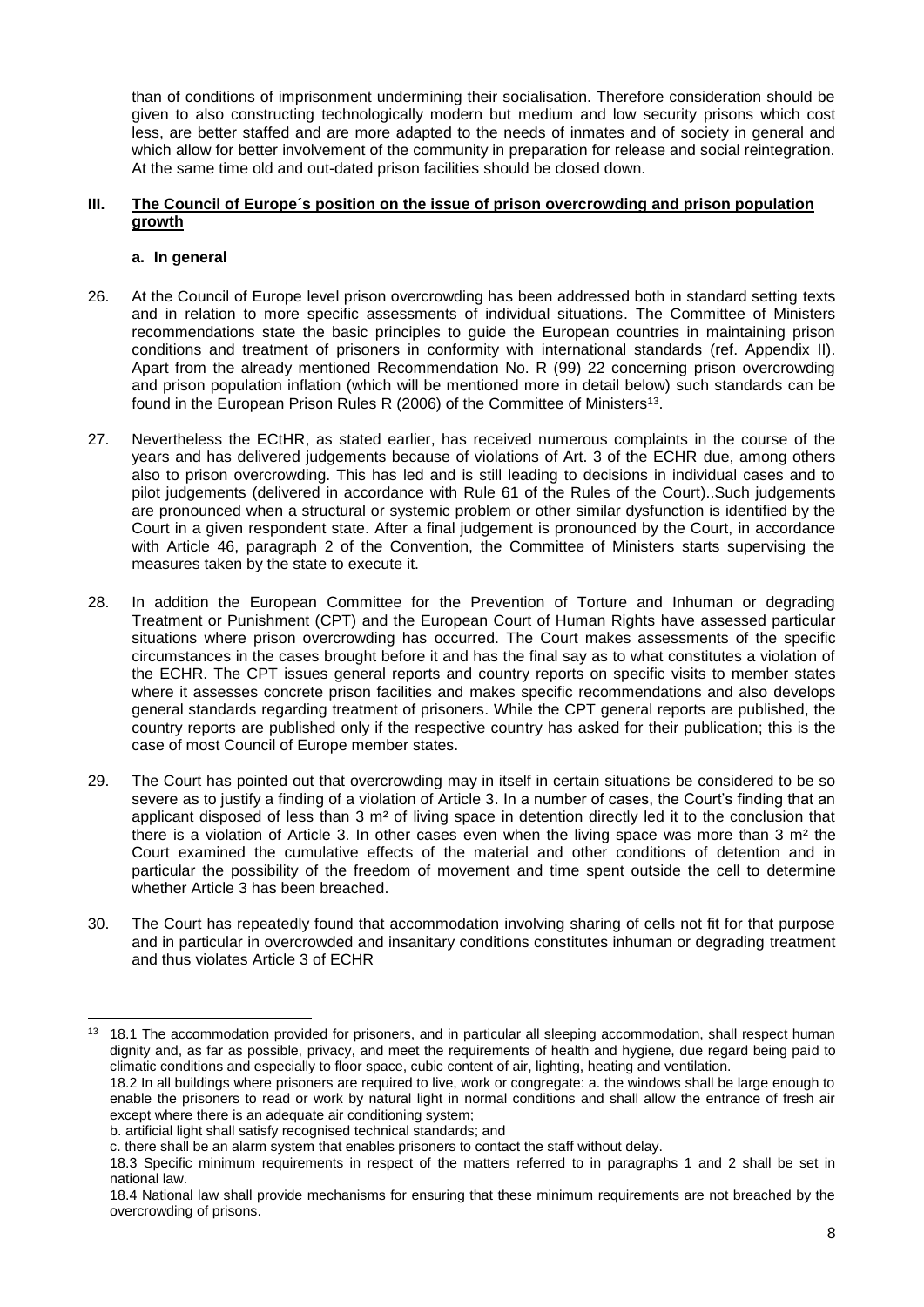- 31. In the case of Ananyev v. Russia<sup>14</sup> the Court set out a test for overcrowding in cells with shared accommodation. Apart from stressing that each detainee must have an individual sleeping place in the cell the Court underlined that each detainee must dispose of at least 3 m² of living space and the overall surface area of the cell must be such as to allow detainees to move freely between items of furniture. In addition the Court found that the applicants remained inside the cell all the time, except for a one hour of outside exercise; they had their meals and used sanitary facilities inside the cell in cramped conditions and one of them spent in those conditions more than three years. The Court therefore found a violation of Article 3 of the Convention.
- 32. The same general approach of the Court can be found also in a number of other cases<sup>15</sup>. However it should be stressed that in the subsequent case-law, developed both in respect of the conditions of detention of remand and sentenced prisoners the Court reiterated that it has always refrained from determining, once and for all, how many square metres should be allocated to a detainee in terms of the Convention as it depended on a number of relevant factors<sup>16</sup>.
- 33. Material conditions related to accommodation include, apart from the size of the cell and its overall state, access to natural light and fresh air. The commentary to Rule 18, EPR explains further that the more time a prisoner spends in the cell the more acutely the impact of overcrowded and unsanitary conditions of detention is felt.
- 34. The Court adopted the same position, arguing that whether or not there is adequate personal space in detention must be viewed in the context of the possibilities offered to spend time out of their cells; in addition they should have access to natural light, air and ventilation in compliance with basic sanitary and hygienic requirements<sup>17</sup>.
- 35. Even in cases where no direct violation of ECHR article 3 is found, prison overcrowding is to be considered highly problematic, because of its negative effects on prisoners, their state of health and their possibilities for following a programme aimed at their re-socialisation and because of its effects on overall prison management, good order and conditions to which staff working in prisons are subjected.
- 36. As the CPT has underlined in a number of its reports, an overcrowded prison entails cramped and unhygienic accommodation; a constant lack of privacy (even when using a sanitary facility)<sup>18</sup>; reduced out-of-cell activities, due to demand exceeding the available staff and facilities; overburdened health-care services; increased tension and hence more violence between prisoners and between prisoners and staff.
- 37. In December 2015 the CPT issued a document "Living space per prisoner in prison establishments: CPT standards" in which can be found the CPT's basic minimum standards, namely 6m² for a single-occupancy cell, excluding sanitary facility;  $4m<sup>2</sup>$  per prisoner in a multiple-occupancy cell, excluding fully-partitioned sanitary facility and at least 2m between the walls of the cell and at least 2.5m between the floor and the ceiling of the cell. For multiple-occupancy cells of up to four inmates 4m² should be added per additional inmate to the minimum living space of 6m².
- 38. In the same report the CPT states that "Minimum standards for personal living space are not as straightforward a matter as they might appear at first sight." They differ according to the type of the

**<sup>.</sup>** <sup>14</sup> See Ananyev and Others v. Russia, nos. 42525/07 and 60800/08, 10 January 2012.

<sup>15</sup> Torreggiani and Others v. Italy (nos. 43517/09, 46882/09, 55400/09, 57875/09, 61535/09, 35315/10 and 37818/10; 8 January 2013); Vasilescu v. Belgium (no. 64682/12, 25 November 2014); Canali v. France (no. 40119/09, 25 April 2013); Mandić and Jović v. Slovenia (nos. 5774/10 and 5985/10, 20 October 2011) and Štrucl and others v. Slovenia (nos. 5903/10, 6003/10 and 6544/10, 20 October 2011); Varga and Others v. Hungary (nos. 14097/12, 45135/12, 73712/12, 34001/13, 44055/13, and 64586/13, 10 March 2015); Butko v. Russia (no. 32036/10, 12 November 2015) a leading judgment about overcrowding in correctional colonies; Shishanov v. Moldova, no. 11353/06, 15 September 2015) a leading judgment dealing with overcrowding in Moldovan prisons; Iacov Stanciu v. Romania, (no. 35972/05, 24 July 2012) a leading judgment in respect of overcrowding in Romanian prisons; Melnik v. Ukraine, (no. 72286/01, 28 March 2006) a leading judgment in respect of overcrowding in Ukrainian prisons.

<sup>16</sup> See Suldin v. Russia, (no. 20077/04, § 43, 16 October 2014) and regarding convicted prisoners see Semikhvostov v. Russia, no. 2689/12, § 79, 6 February 2014; and Logothetis and Others v. Greece, no. 740/13, § 40, 25 September 2014).

<sup>17</sup> See, for example, Kulikov v. Russia, no. 48562/06, § 37, 27 November 2012; and Butko v. Russia, no. 32036/10, 12 November 2015.

<sup>&</sup>lt;sup>18</sup> See Szafranski v. Poland, (no. 17249/12, 15 December 2015) where the Court found a violation of Article 8 for lack of privacy because of the non-separation of toilets.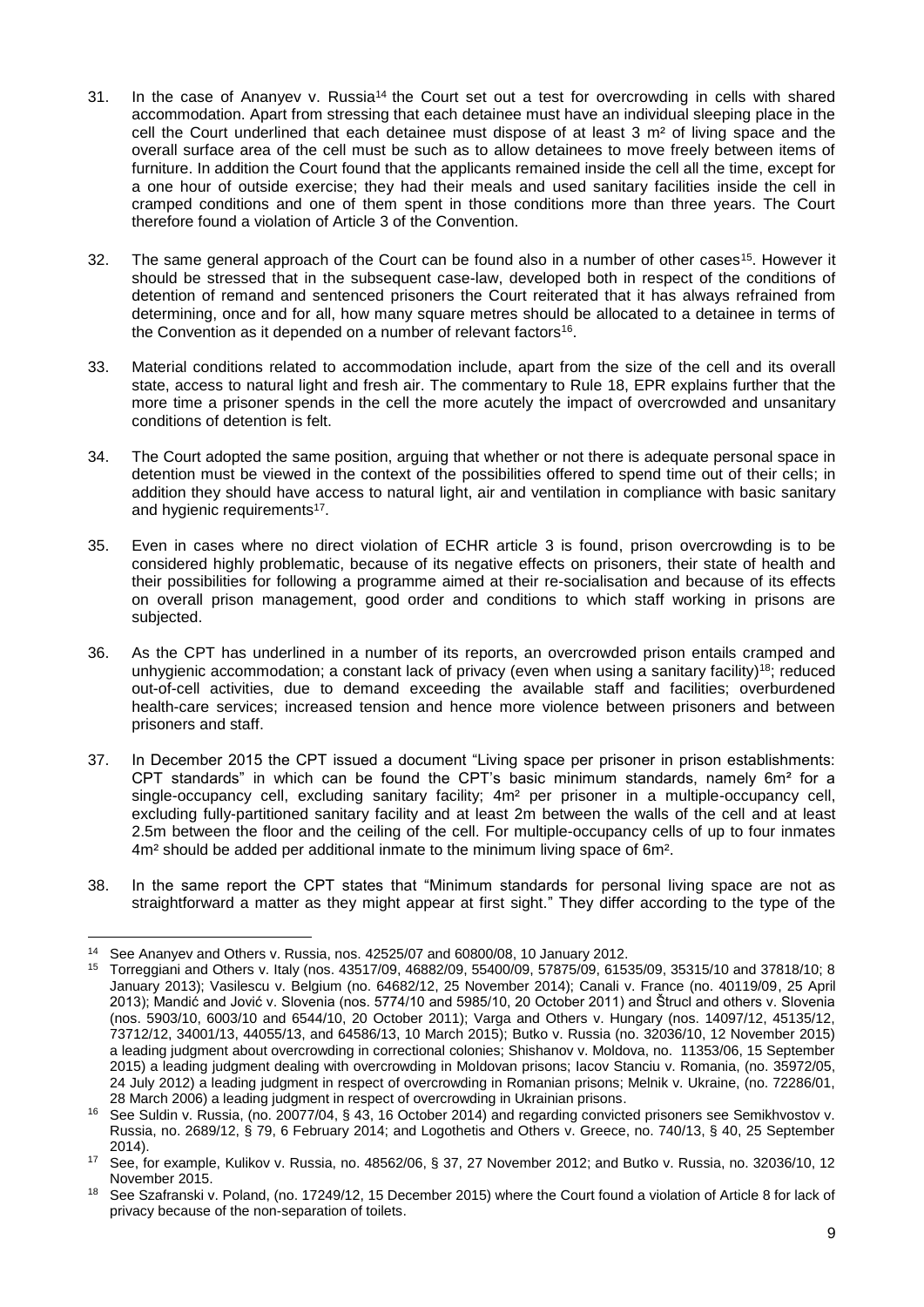establishment, according to the initially intended occupancy level of the cell and the regime activities. For these reasons, the CPT promotes the application of higher desirable standards by the member states in particular when constructing new prisons. The desirable standard for a cell of 8 to 9m² is to hold one prisoner and a cell of 12m² - two prisoners.

- 39. In addition it has to be taken into account that prisons are places where some people may be feeling vulnerable, some of them in search of their identity and in need of protection which is a fertile ground for organized gangs and radicalised prisoners to find followers and influence minds. Management and staff are often powerless in overcrowded prisons against such influences, due to a lack of resources to ensure space, time and attention to individual work with prisoners and proper preparation for release and reintegration.
- 40. Running overcrowded prisons is difficult also from a managerial point of view (thus posing problems at all levels of the prison service); from a healthcare point of view; and from the point of view of ensuring contacts with the family, with legal representatives and with outside agencies working towards the social reintegration of prisoners.
- 41. In some countries there are financial incentives for staff working in overcrowded prisons. The CPT has rightly underlined in this respect that a system whereby there are financial incentives to run a prison on the basis of constant overcrowding would not appear to be compatible with achieving the Prison Service's goal of holding all prisoners in a safe, decent and healthy environment<sup>19</sup>.
- 42. The commentary to the European Prison Rules also underscores the fact that prison population is the product of the functioning of the criminal justice systems and it is not always directly correlated to the crime rates in a given country. Therefore when designing general criminal justice policies and strategies and when adopting specific sanctions and measures due regard needs to be had to their effect on the rates of imprisonment<sup>20</sup>.

#### <span id="page-9-0"></span>**b. Recommendation No. R (99) 22 concerning prison overcrowding and prison population inflation**

- 43. The Recommendation addresses all relevant authorities at national level: legislators, ministries of justice and of the interior, judges, prosecutors, prison and probation services and local authorities.
- 44. Recommendation° R (99) 22 should thus be carefully considered by all relevant institutions both when overall strategies for preventing and dealing with crime are adopted and when specific national rules to prevent overcrowding are developed.
- 45. The basic principles in Heading I of the Recommendation refer to principles which are still as relevant and valid today as when they were approved $21$ .
- 46. Furthermore the Recommendation in Heading II contains ideas how to cope with a shortage of prison places. Apart from recommending setting and strictly respecting maximum capacity for each penal institution - which is also in line with the European Prison Rules - it is dealing with the situation where the overcrowding actually occurs. It recommends introducing more out-of-cell activities, providing for more family visits, improving food and hygiene, training staff to apply humane and positive treatment, using more home leaves and placement in semi-open or open institutions.
- 47. Heading III is dedicated to measures related to the pre-trial stage. It recommends inter alia discretionary prosecution, simplified procedures, out-of-court settlements like mediation, diversion, shortening the length of criminal proceedings as far as possible, different alternatives to pre-trial detention and ensuring adequate financial and human resources for the proper running of prison and probation services.

<sup>19</sup> Cf. § 32, visit to UK in 2008. The UK government has taken into account these comments and has since then rectified the situation.

<sup>20</sup> See commentary to Rule 18

<sup>&</sup>lt;sup>21</sup> Deprivation of liberty should be regarded as a sanction or measure of last resort

<sup>-</sup> Extension of prison estate/capacity should be seen an exceptional measure, as it is generally unlikely to offer lasting solutions

Provision should be made for an appropriate array of community sanctions and measures

<sup>-</sup> Decriminalisation or reclassification of offences (so that the penalties no longer entail deprivation of liberty)

The need for a detailed analysis of the main contributing factors in order to devise coherent strategies against prison overcrowding.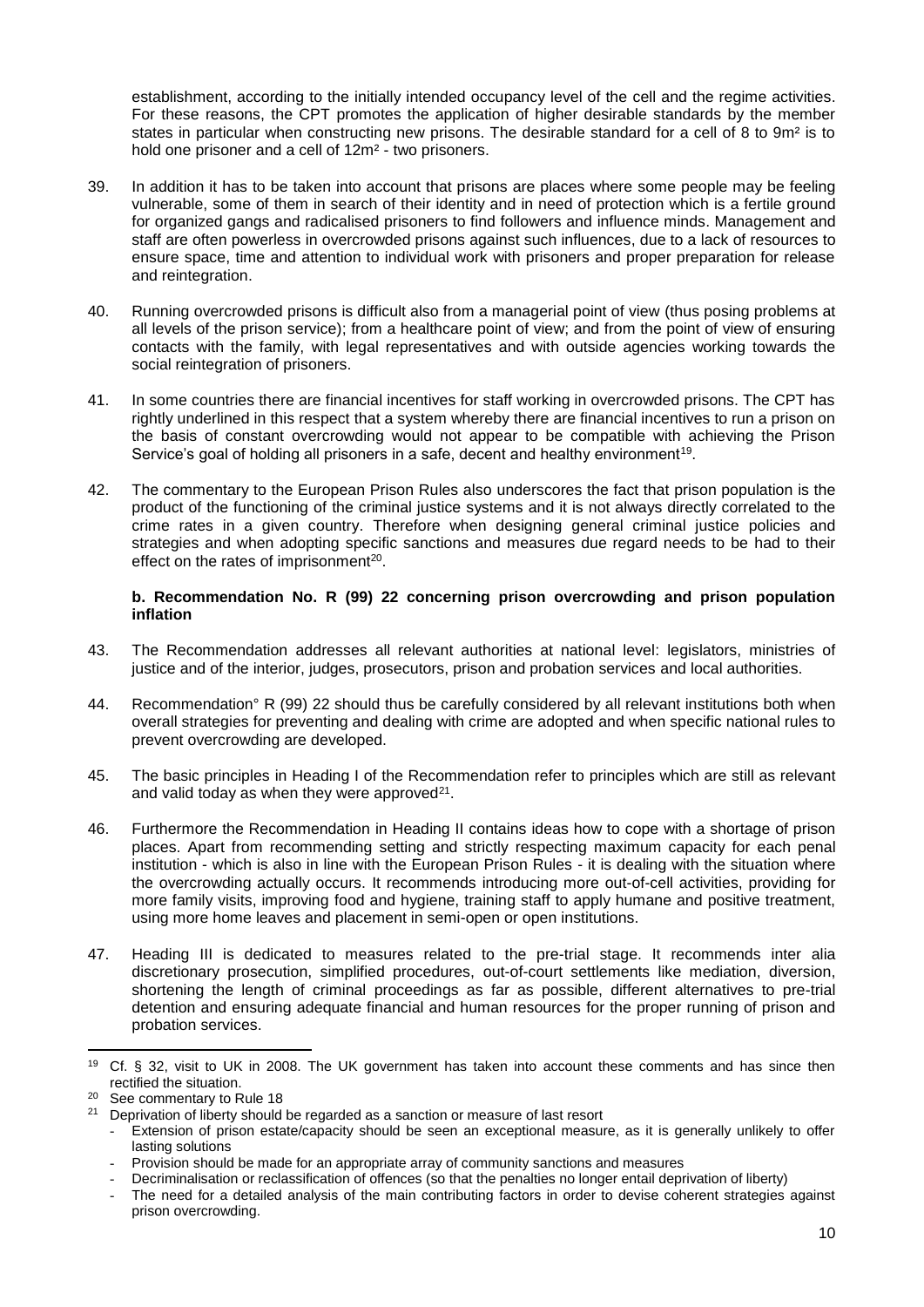- 48. In Heading IV measures relating to the trial stage are addressed and it is recommended inter alia to make more use of different alternatives to deprivation of liberty and to reduce the length of sentences by combining deprivation of liberty with non-custodial measures. Probation, treatment orders, mediation and combined sanctions are some of the examples. The role of judges and prosecutors in designing and applying penal policies is specially highlighted. It is recommended that judges and prosecutors should be constantly aware of the consequences of sentencing practices on prison overcrowding and should have a clear view on the evolvement of prison populations before a judgement is pronounced. The sentences should be individualised so as to take into account not only the seriousness of the offence but also the personal circumstances of the offender, including aggravating and mitigating factors.
- 49. Finally Recommendation Rec (99)22 under Heading V contains measures related to the post trial stage. The effective implementation of community sanctions and measures is recommended and the need to create the necessary infrastructures to effectively implement and monitor such sanctions and measures and to develop risk (and needs) assessment tools is also underlined. Stress is put on resettlement and it is underscored that treatment measures should begin in detention in order to effectively prepare for release and social reintegration.

#### **c. Other relevant legal texts**

- <span id="page-10-0"></span>50. Since 1999 several other recommendations were adopted by the Committee of Ministers which reinforces the position of the Council of Europe regarding the execution of penal sanctions and measures. The most known and important text is Recommendation Rec (2006)2 on the European Prison Rules (referred to previously). Other relevant recommendations in this respect are Recommendation (2006)13 on the use of remand in custody, the conditions in which it takes place and the provision of safeguards against abuse, Recommendation CM/Rec (2012)12 concerning foreign prisoners and Recommendation CM/Rec (2014)4 on electronic monitoring. In all these texts the principle of using deprivation of liberty as a measure of last resort is continuously underlined and is underscored the need to develop alternative measures replacing remand in custody as well as community sanctions and measures instead of imprisonment.
- 51. Recommendation, Rec (2003)22 on conditional release (parole) promotes its use<sup>22</sup> in order to avoid de-socialisation of prisoners, improve resettlement and improve community safety. In order to be effective conditional release needs to be carefully planned; minimum periods of detention should be fixed by law (and should not be too long so as not to hinder the positive impact of early release); victim compensation schemes should be defined by law; treatment for substance abuse; entering education, training or occupational activities; restriction of movement or settlement should be among the requirements set for releasing a person.
- 52. Other organisations have also considered the issue of overcrowding and have suggested measures to be taken to deal with this problem $23$ .

# <span id="page-10-1"></span>**IV. Root causes of overuse of deprivation of liberty and of prison overcrowding**

# **a. Penal policy and legislation leading to overuse of the penal system**

<span id="page-10-2"></span>53. The question why prison overcrowding occurs is not an easy one to answer in a general manner as different legal systems and sentencing practices exist in Europe. Legislation and sentencing practices are in any case among the root causes for increased rates of imprisonment. As a result in some countries overcrowding exists in pre-trial detention institutions, in others the rising numbers of foreigners in prison lead to prison inflation or overcrowding may occur due to increased length of sentences and the ensuing congested numbers of long-term prisoners and those sentenced to life imprisonment. This is compounded by the erroneous belief that imprisonment works as a deterrent resulting in increased sentences. In some countries the increased number of short-term prisoners can

**<sup>.</sup>** <sup>22</sup> It states in its Preamble the following: "Recognising that conditional release is one of the most effective and constructive means of preventing reoffending and promoting resettlement, providing the prisoner with planned, assisted and supervised reintegration into the community".

<sup>&</sup>lt;sup>23</sup> The UN Standard Minimum Rules for the Treatment of Prisoners (The Nelson Mandela Rules 2015); the UNODC Handbook on strategies to reduce overcrowding in prisons (2013).and Report of the UN High Commissioner for Human Rights (Doc. A/HC/30/19).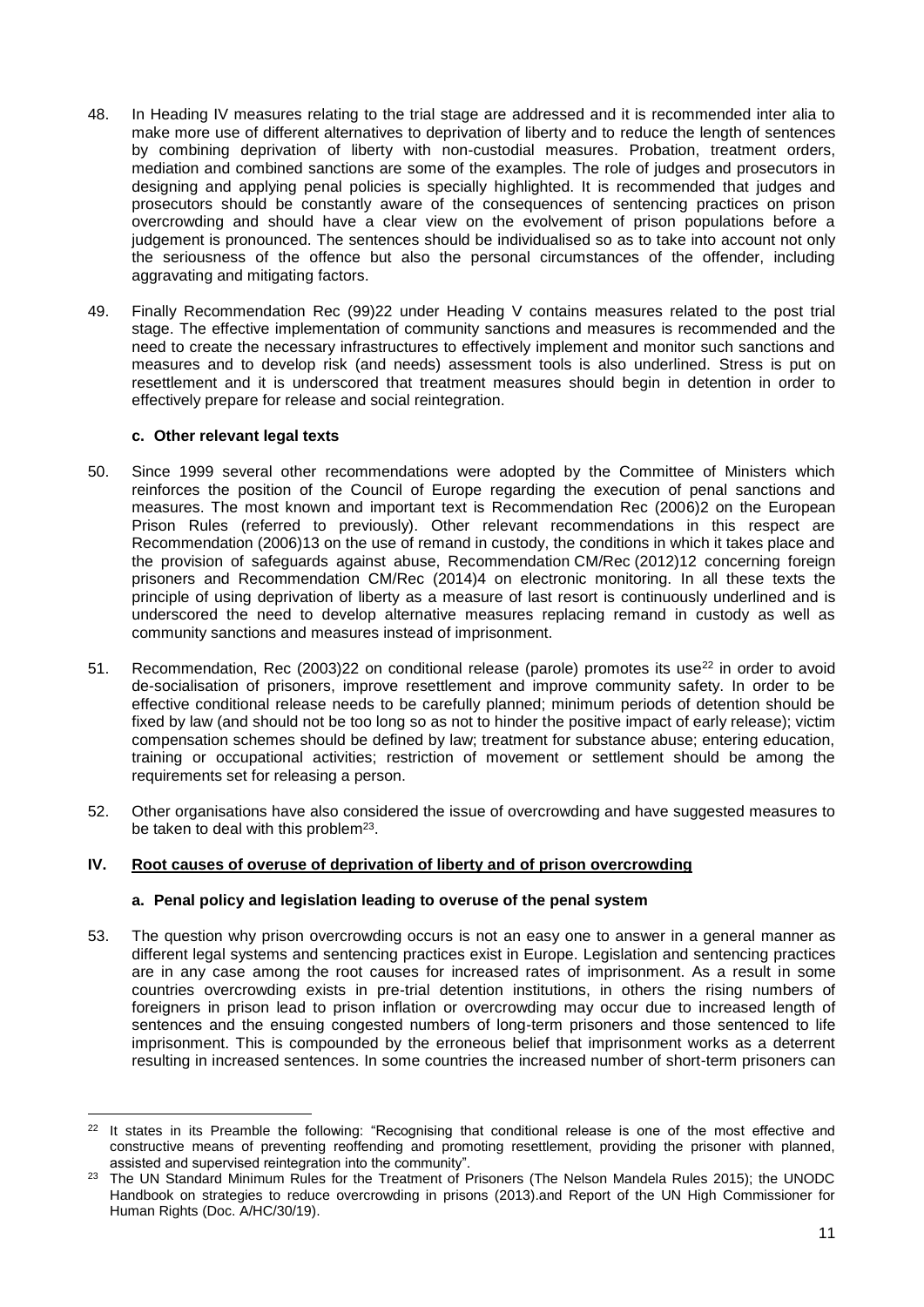also cause overcrowding. It should be noted that in most countries the reasons for prison overcrowding are a combination of several or of all these factors.

- 54. The problem of prison overcrowding is closely linked to the functioning of the national criminal justice systems and the values, ideas and traditions behind these particular systems. These values, ideas and traditions are the result of very long processes and they are sometimes difficult to change, because they reflect history as well as cultural and social realities and are also partly based on political choices. Furthermore criminal law systems are often a "patchwork" of rules that have come to existence on a case-by-case basis over a considerable span of years or even centuries, meaning that the general lines and principles may never or at least not very often have been analysed as a whole. Imbalances in the system like prison overcrowding are reflections of these realities and therefore difficult to deal with. Evolution and societal changes may also not be very well reflected in criminal law in a coherent and timely manner.
- 55. Since the end of the 18th century and still today prison is considered to be the main form of reaction or punishment to serious violations of social norms and rules. In a democratic society the question which behaviour should constitute a criminal offence as well as the question whether a prison sanction is the best response are subject to political decisions to be taken by parliaments and governments.
- 56. The responsibility and the possibilities for solving the problem of prison overcrowding and prison population inflation are thus to a considerable degree to be placed upon political decision makers and law makers. The same decision makers also decide wholly or partly on those resources, both economic and human, which should be at the disposal of prison and probation services. There is also a responsibility on the actors of the criminal justice system - police, prosecutors, judges and prison and probation services - to deal with the issue of prison overcrowding.
- 57. It should not be forgotten that the views and values adhered to by decision makers and law makers are often related to similar views and values of their constituents. Such views and values related to crime and punishment may be of a nature that is not facilitating a reduction in the prison population and not leading to solutions to the problem of prison overcrowding. Such views, of course within the limits of protection of human rights, must be respected as part of democratic pluralism. The criminal justice system and the use of punishment have a crucial function also in respect of the rights of victims or potential victims. There is a need to address social unrest caused by serious crimes. Supporting the feeling that justice is being done and that impunity does not prevail are of importance for states when taking decisions on punishment and crime.
- 58. It should be remembered that democratic pluralism also includes that open debates are held on crime policy and the criminal justice system with a view to listening to different arguments and to being informed and guided by research results and experiences based on facts about the true functioning of criminal justice.

# **b. The limited use of alternatives to detention on remand<sup>24</sup>**

- <span id="page-11-0"></span>59. The Council of Europe in a number of texts adopted by the Committee of Ministers as well as its European Court of Human Rights has persistently upheld the principle that deprivation of liberty should be a sanction or measure of last resort due to the fact that the right to freedom is one of the most fundamental human rights and that deprivation of this right has harsh and serious consequences on the individuals affected by it<sup>25</sup>. In many countries overcrowding is particularly problematic in remand facilities as too often suspects are detained.
- 60. The use of pre-trial detention in order to intimidate suspects, political opponents or journalists should not take place. Such cases have given rise to strong critiques from different Council of Europe bodies like the Commissioner for Human Rights<sup>26</sup> or the Parliamentary Assembly<sup>27</sup> as this goes contrary to

 $24$ <sup>24</sup> The definition of the term "remand" is to be found in Recommendation Rec (2006)13 of the Committee of Ministers on the use of remand in custody, the conditions in which it takes place and the provision of safeguards against abuse.

<sup>25</sup> See *Varga and Others* v. Hungary (nos 14097/12, 45135/12, 73712/12, 34001/13, 44055/13, and 64586/13; 10 March 2015), where the Court urged the Hungarian authorities to reduce the number of prisoners and to minimise recourse to pre-trial detention and to encourage the use of alternatives to detention.

<sup>26</sup> CommDH/(2011)44; 4 October 2011.

<sup>&</sup>lt;sup>27</sup> Recommendation 2081 (2015) "Abuse of pre-trial detention in States Parties to the European Convention on Human Rights".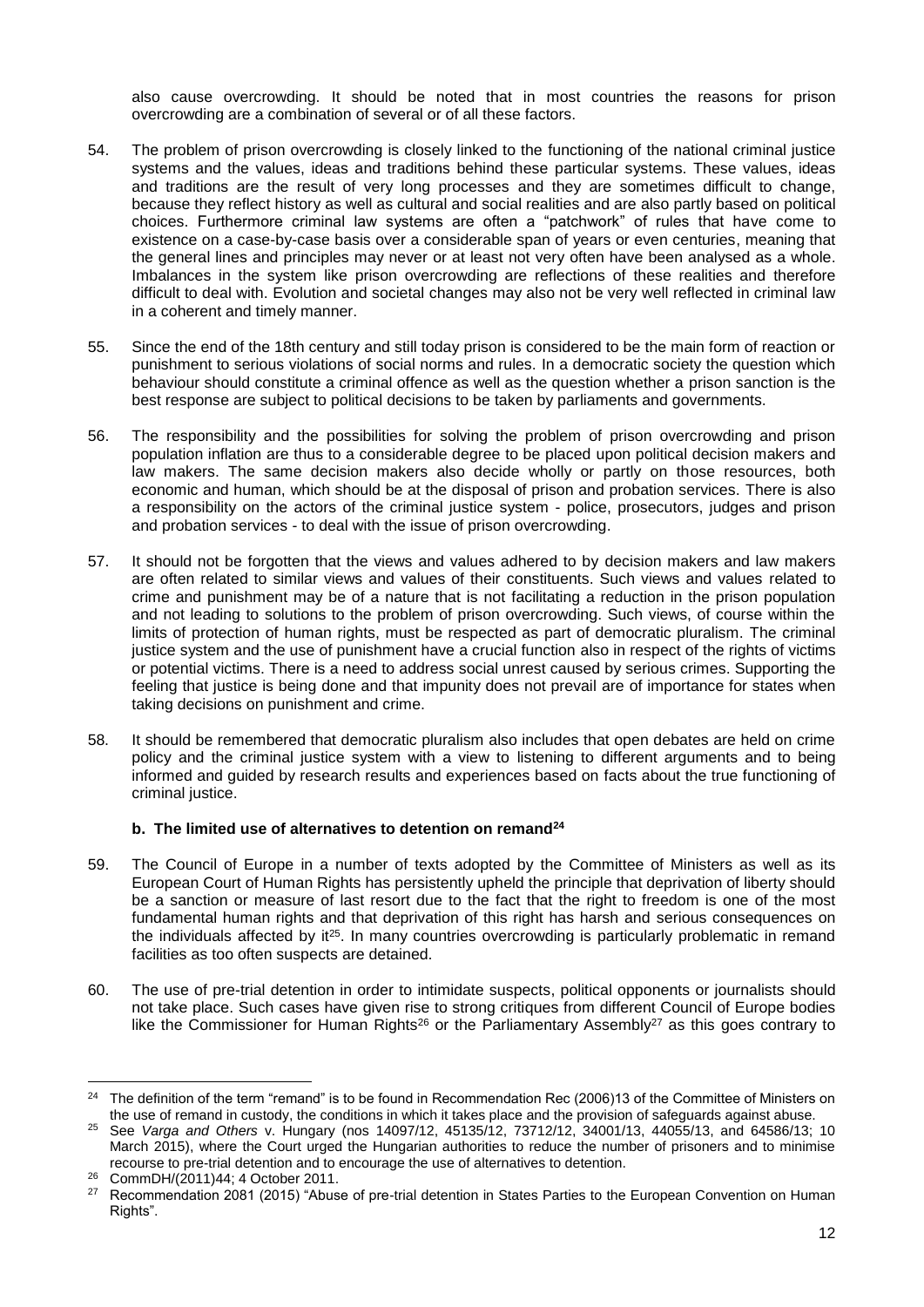the political commitments and legal obligations the states undertake when joining the Council of Europe and is a clear violation of the European Convention on Human Rights.

- 61. In some countries there may be a tendency to arrest and then to prolong the detention in remand facilities of a person at a stage of the investigation where this may not be fully needed and justified, if needed at all during the investigation phase. Such approaches may violate basic human rights, in particular article 5 of the European Convention of Human Rights and the recognised principles of rule of law and contributes in addition to prison overcrowding and bad prison conditions.
- 62. In view of the presumption of innocence remanding a person in custody should not be the first but the last resort after evaluating on a case-by-case basis (in accordance with the European Convention on Human Rights and ensuing practice of the Court) the risks of committing a new crime, of absconding, of tampering with evidence or witnesses and of interfering with the course of justice.
- 63. In some countries in case of recidivists the law provides for automatic remand in custody. This principle may be problematic because the definition of recidivism varies a lot. In some countries recidivism is the repetitive commission of any offence, independent of its gravity, even of petty crimes. In other cases the personality of the offenders or their personal circumstances may require the use of alternatives. Therefore the courts should have the possibility to take decisions on an individual basis.
- 64. In most European countries sufficient numbers and types of alternatives to pre-trial detention exist. The problem is their limited use by the courts for different reasons, which may be related to public opinion pressure and fear of crime. In other countries legislation provides for alternatives to remand in custody but in reality no social or administrative structures exist which can accommodate or deal with high numbers of persons under trial that could possibly be subject to the use of the alternatives. This leaves the courts with only one remaining option - deprivation of liberty. Although investing in developing such structures, ensuring their adequate staffing and their training may represent an important initial financial burden, such an investment is likely to pay off in the long term. Deprivation of liberty as it will be developed further under paragraph 78 is in itself the most expensive sanction or measure and to that fact should be added the resulting losses related to the deteriorated situation of the offender ending up in prison losing employment and housing and being thus a possible future social client in the different public systems.
- 65. Some recent research based on SPACE statistics<sup>28</sup> shows that despite the introduction of new alternatives to custody this has not contributed or has contributed very little to the reduction of the use of deprivation of liberty. It seems that there is a net widening of the criminal justice system. Such possible effects should be carefully evaluated and any negative impact should be avoided.
- 66. Examples of alternatives to remand custody are home arrest, curfew order, bail, retention of travel documents, reporting obligations, etc. It should not be forgotten that the existing laws in the European countries provide also for release pending trial without any attached conditions. The courts should be more pro-active in using all these alternative options.

# **c. Length of detention on remand**

- <span id="page-12-0"></span>67. In some member states detention on remand is sometimes very long and this is among the major causes for overcrowding. Apart from undermining the principle of efficiency of justice and prolonging the period of uncertainty as to the presumption of innocence this has also strong negative impact on the persons concerned and on their families. In general the remand facilities lack the necessary means for organising regime activities, visits and contacts with the outside world are limited and preparation for release is non-existent.
- 68. Long periods of pre-trial detention should not result in automatically pronouncing prison sentences which equal the period already spent in custody. While the period of remand should be deducted from any sentence imposed it should not increase the length of the final sentence.
- 69. Few countries have taken decisions to allow remand prisoners to take part in regime activities designed for sentenced prisoners. This measure although based on good intentions is not applicable everywhere because of the principle of presumption of innocence and also because in many countries remand facilities are separated from other prison institutions.

**<sup>.</sup>** <sup>28</sup> Ref. "Have community sanctions and measures widened the net of the European criminal justice systems?" in « Punishment and Society » 2015, Vol. 17(5) pages 575-597.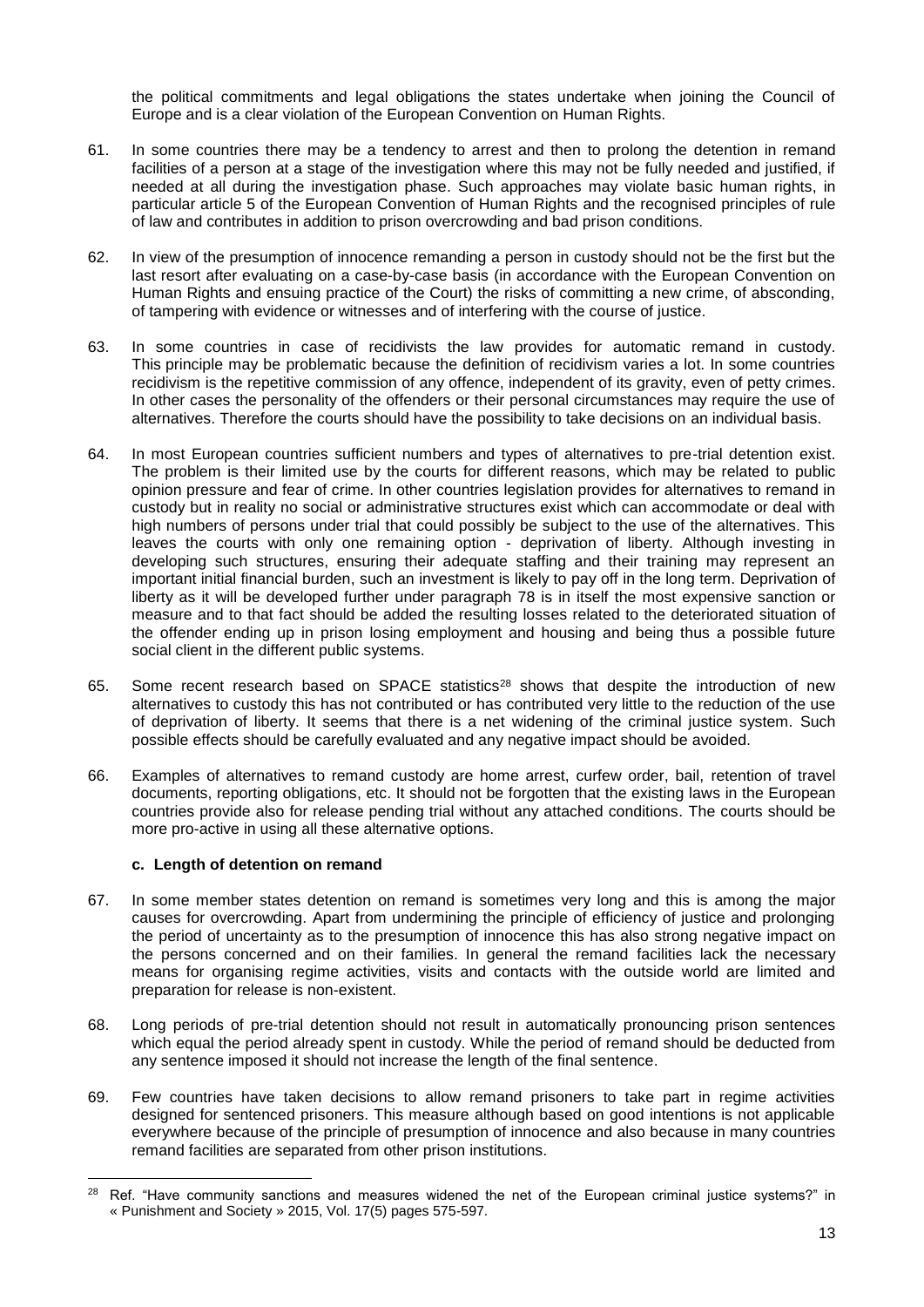70. Detention on remand may have a particularly adverse effect on some vulnerable groups like children in conflict with the law, parents of infant children, substance-abusers and persons with mental disorders. Therefore noncustodial measures should be considered first. Children of imprisoned parents remain in the grey area of public attention and the impact of the temporary loss of their parent has not been properly understood by society so far. The other two groups are in need of treatment and care which often lack in remand facilities and the delay in receiving such treatment and care once sent to an adequate institution may have serious effects on their health and well-being. Taking out such persons from remand custody and from prison in general and directing them to proper treatment arrangements would help them re-socialise better and would also decrease significantly prison numbers. Some countries report that up to 70% of their prison population has substance abuse problems.

#### **d. Limited use of community sanctions and measures**

- <span id="page-13-0"></span>71. Recommendation  $N^{\circ}$  R(92)16 on the European Rules on community sanctions and measures (CSM)<sup>29</sup> sets a number of standards and principles for their use and by doing so incites the member states to introduce a reliable system in order to motivate courts to make more use of CSM instead of imprisonment. CSM can maintain the right balance between protection of society, reparation of the harm done to victims and dealing with the needs of social adjustment of the offenders.
- 72. Such alternatives can fully or partially replace prison sentences and may include for example treatment orders, fines, confiscation of assets, suspended sentences linked to the fulfilment of certain conditions by the offender, community service/sanctions and many other sanctions and measures, often specially adapted to the particular offender and the circumstances of the crime. What they all have in common is that the crime committed will indeed be met with an adapted and therefore efficient sanction/reaction which can also help prevent future offences. Economic sanctions together with CSM or as standalone alternatives to imprisonment seem to be quite efficient and have often more effects on offenders than the mere use of prison.
- 73. SPACE data show that use of CSM in Europe has recently started to increase rapidly. Part of that is due to change in legislation, the creation of probation services or their restructuring in most countries as well as the development of new technologies allowing for better supervision of offenders in the community.
- 74. Nevertheless there is still more room for use and even for better and more efficient use of CSM in Europe. One indicator of such use is the decreasing numbers of prisoners. If such a decrease is not visible then the use of CSM is not efficiently done and (as said earlier) the net of the criminal justice system widens instead of shrinking and shows the preferred use of criminal responses to offences.
- 75. Community service is an example in this respect as it helps maintaining offenders in the outside social environment, developing their social and employment skills and working towards their reintegration into society. The role of the local communities in relation to this is very important as they should provide for such possibilities for community service. They thus become a partner in dealing with crime in a manner which steps out of the traditional criminal justice methods and on the other hand become facilitators in social integration of offenders which is a basic indicator of inclusive communities.
- 76. To the serious negative effect which deprivation of liberty can have on individuals should also be added the impact it has on their families, especially on their children which is rarely taken into consideration or evaluated<sup>30</sup><sup>31</sup>. Apart from material losses for the family because of loss of income and often of shelter, imprisonment causes often loss of social status, feeling of shame and stress for the partner and the children, loss of parental care and assistance. It is roughly estimated that at any given point in time about 2 000 000 children in Europe have a parent in prison. Stigmatisation and personal and educational problems arise in most cases and these should be born in mind by the authorities when seeking the best ways of fighting crime.

<sup>&</sup>lt;sup>29</sup> The Recommendation is currently being updated and will be replaced by a new one in 2017.

<sup>&</sup>lt;sup>30</sup> The 2015 and 2016 Council of Europe Conferences of Directors of Prison and Probation Services specifically dealt with these issues.

<sup>&</sup>lt;sup>31</sup> The same logic, namely preserving family and social relations at the pre-trial and trial stages lies also behind the Council Framework Decision 2009/829/JHA on the application, between Member States of the European Union, of the principle of mutual recognition to decisions on supervision measures as an alternative to provisional detention.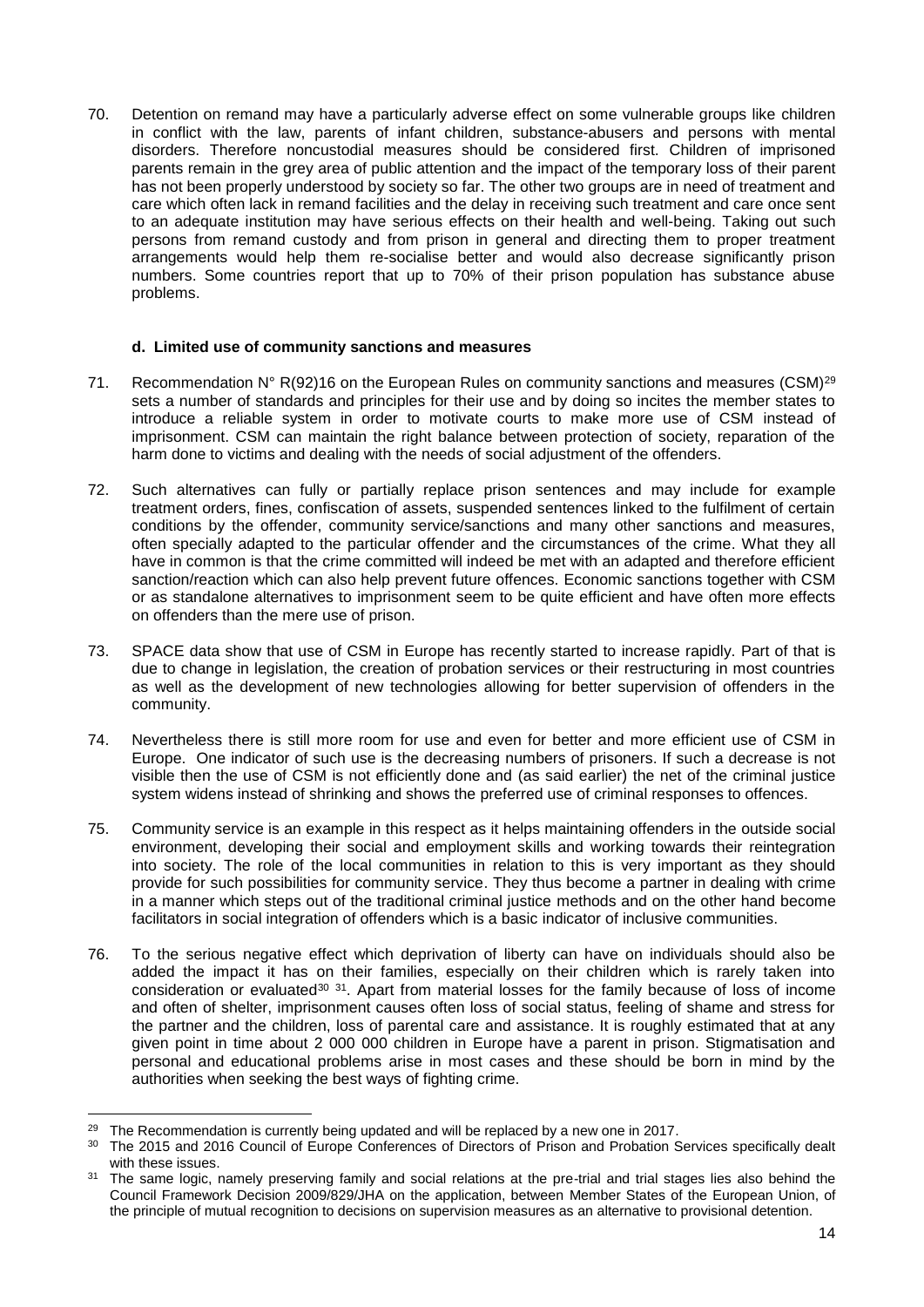- 77. The Committee for the Prevention of Torture considered that in the context of high incarceration rates, "throwing increasing amounts of money at the prison estate will not offer a solution" (see paragraph 28 of the 11th General Report, CPT/Inf(2001)16), and has advocated active review of pre-trial custody policy. In 2010 the Committee of Ministers indicated that "the creation of new places of detention cannot in itself provide a lasting solution to the problem of prison overcrowding and that this measure should be closely supported by others aimed at reducing the overall number of remand prisoners" (see Interim Resolution CM/ResDH(2010)35.
- 78. In addition it should be noted that prison is a very costly sanction. There are big differences between the expenses incurred for each prisoner in the Council of Europe member states, but it is worth underscoring that 27 billion euros was the total amount spent for prisons in Europe in 2013<sup>32</sup>.

# **e. Other factors which prolong deprivation of liberty**

- <span id="page-14-0"></span>79. Some prison administrations have repeatedly expressed their concern that prisons become more and more often places to hold persons from socially deprived backgrounds, often substance abusers, often with personality disorders or with other mental disorders. Apart from the fact that this is a source of everyday strain for staff who are not necessarily trained to deal with such cases, it contributes in no way to dealing with the special needs of such persons and to protecting society in long term.
- 80. Lengthy criminal proceedings are often the source of unjustified long deprivation of liberty especially at the pre-trial phase. This may be due to too complex justice systems allowing for significant delays or it may be due to complicated cases involving organised crime groups where difficulties exist in collecting evidence, finding witnesses and investigating the offence.
- 81. In South Eastern Europe the prison sentences are longer than in Northern Europe so that the turnover is slower. SPACE data show that the turnover in Northern Europe is much higher and prisoners stay for shorter periods of time in detention (which does not mean that in some of these countries prison overcrowding is not experienced).
- 82. Measures for public protection and sentences involving organised crime groups, persons sentenced for terrorism related crimes and sex offenders also are among the root causes for long prison sentences. Despite the fact that they concern small numbers of prisoners such prisoners accumulate for long periods of time in prison and are often sentenced to life imprisonment. Therefore this can lead to prison congestions in certain high security prisons where usually such prisoners are held.
- 83. In cases of long prison sentences where the prospects for release are vague, structured sentence planning is difficult to achieve and so is structured return to society. In other words such prisoners and the length of their stay in prisons give rise to difficult and sensitive issues. In many cases there is a need for public protection reasons to have intensive supervision measures once the person is released, and mandatory treatment orders in the case of sex offenders may be needed. This means that sufficient targeted resources for dealing with serious, persistent and violent offenders are needed in order to re-socialise them and sometimes to supervise them even if that will be for years. Due to the length of their sentences and the burden this is for society and prisons it makes sense to try to look for secure ways of bringing such persons out of prison in due course.

# <span id="page-14-1"></span>**V. How to address prison overcrowding**

# **a. Deprivation of liberty as a measure of last resort**

- <span id="page-14-2"></span>84. As mentioned earlier, this principle is to be found in the relevant Committee of Ministers recommendations. These texts invite the member states to use deprivation of liberty only when the seriousness of the offence combined with consideration of the individual circumstances of the case would make any other sanction or measure clearly inadequate. If this view is largely accepted in reality its interpretation differs which may lead to divergent transpositions into concrete action and rules in the different criminal justice systems. The legislative approach as to the principle is considered further down under VI b.
- 85. In many of its judgements the Court has reiterated that, in view of both the presumption of innocence and the presumption in favour of liberty, remand in custody must be the exception rather than the

 $\overline{a}$ 

<sup>32</sup> SPACE I, 2014 data.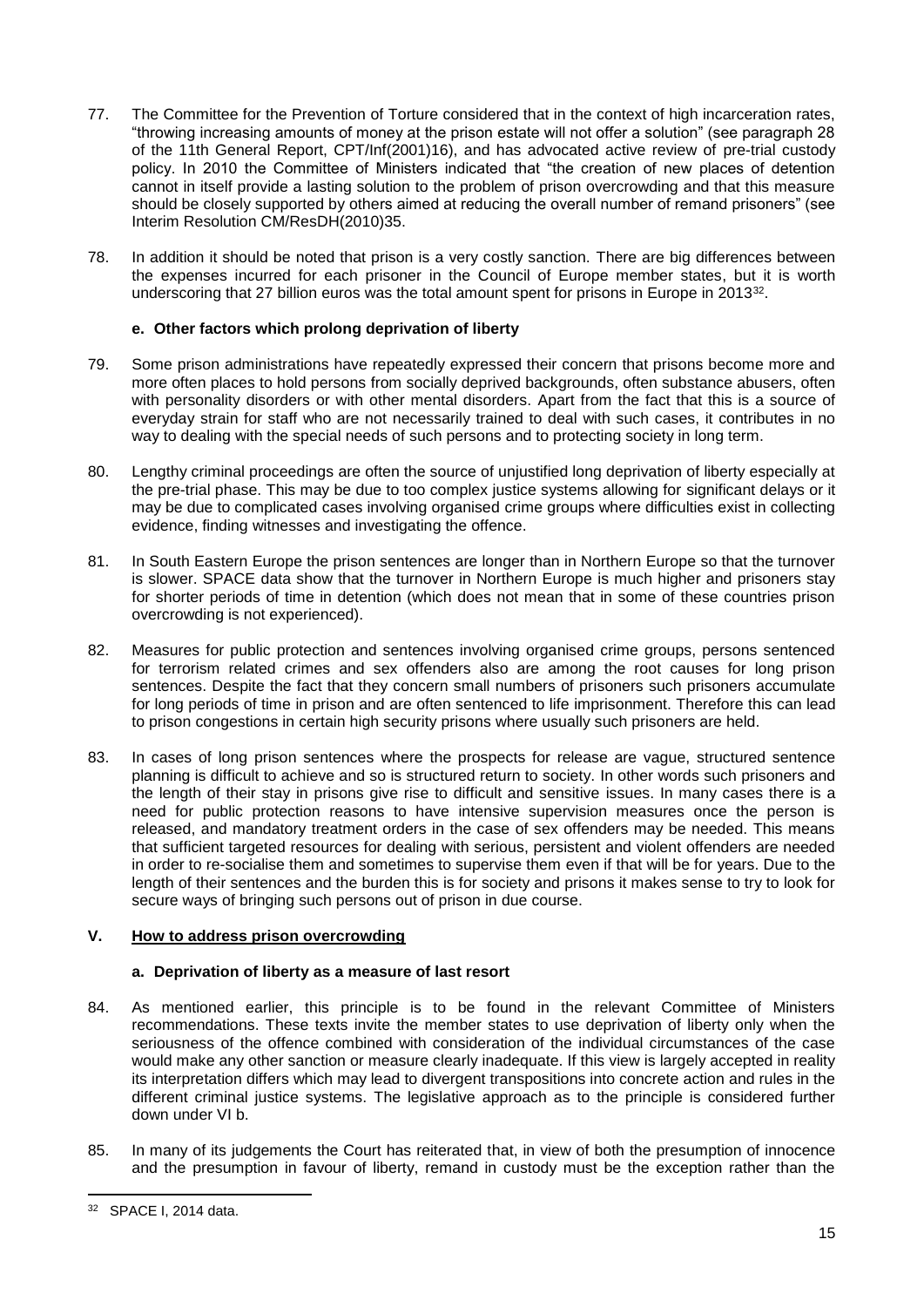norm and should be a measure of last resort<sup>33</sup>. In Torreggiani v. Italy the Court reminds of the relevant Committee of Ministers recommendations to be taken into consideration when devising penal policies and reorganising the penitentiary system and invites judges and prosecutors to make more use of alternatives to custody and make lesser use of detention in order, among others, to reduce the growth of prison population.

- 86. In order to avoid the excessive use of remand in custody and imprisonment courts should apply the principle of using deprivation of liberty as a measure of last resort. Unfortunately only too often deprivation of liberty is a measure of first resort instead of being seen and accepted as an exceptional method of execution of a penal sanction. Courts should not deprive a person of his/her liberty simply because it is provided by law and is carried out in a lawful manner, but also because it is reasonable and necessary in all circumstances (evaluated on a case-by-case basis). This requires the application of the principle of proportionality and the careful assessment of the risk of reoffending and of the risk of causing harm to the society.
- 87. The length of pre-trial detention should be fixed by law and/or be reviewed at regular intervals. The length of pre-trial detention should in no case exceed the length of the sanction provided for the offence alleged to have been committed. In addition to the length of pre-trial detention being fixed by law, the need for continuation of detention on remand of any suspect or accused should be reviewed at regular intervals as with time the pressing necessity to remand someone in custody may decrease or even disappear.
- 88. Remand detention can last many months, sometimes years because a person may be considered to be a remand detainee until the last instance court has delivered its judgement. It seems therefore advisable to consider detaining such persons convicted by first instance court together with sentenced prisoners after the judgement of the first instance court is delivered in order to avoid situations of overcrowding in remand facilities and to start preparing the persons for rehabilitation in view of their future release. (ref. also to paragraph 68 above).
- 89. There should be no automatic deprivation of liberty either at the pre-trial stage or in case of non-compliance with probation conditions. The courts and other deciding authorities should instead have not only the right but also the obligation to examine the circumstances of all individual cases before a decision is taken regarding the most appropriate sanction or measure to be imposed. The decisions of the courts should be reasoned.
- 90. Any period of deprivation of liberty prior to conviction, in whatever institution or facility spent, or in some countries spent in house arrest, should be deducted from the overall length of the prison sentence.
- 91. In some countries discretionary prosecution exists and allows for balancing the legality of prosecuting a given case with the need for such action. Diversion from prosecution is also an efficient way of responding to offending behaviour and protecting the rights of the victims. These methods may also have a beneficial effect on reducing prison overcrowding.
- 92. Measures aimed at improving access to justice and good administration of justice, including fixing and respecting time limits in criminal proceedings can, apart from ensuring respect for the rule of law, also contribute to decreasing overcrowding especially at the pre-trail stage.
- 93. Before final judgement is delivered the judge should systematically weigh the pros and cons of sentencing someone to imprisonment including the possible effect this could have on the individual and their family and also the general consequences and costs for society.
- 94. Caution should be exercised with laws providing for mandatory prison sentences and for mandatory minimum prison sentences for specific types of offences. Such legal provisions are among the factors leading to overuse of imprisonment and therefore to overcrowding. In addition they limit the discretionary power of courts to examine each individual case and to take a proportionate decision based on the crime committed but taking also into consideration any mitigating or aggravating circumstance.
- 95. Individualisation of the sentence goes hand in hand with the proportionality of the punishment and should remain within the discretionary power of the judiciary. Pre-sentencing reports can provide

 $\overline{a}$ <sup>33</sup> See, among many others, McKay v. the United Kingdom [GC], no. 543/03, § 41, ECHR 2006 X.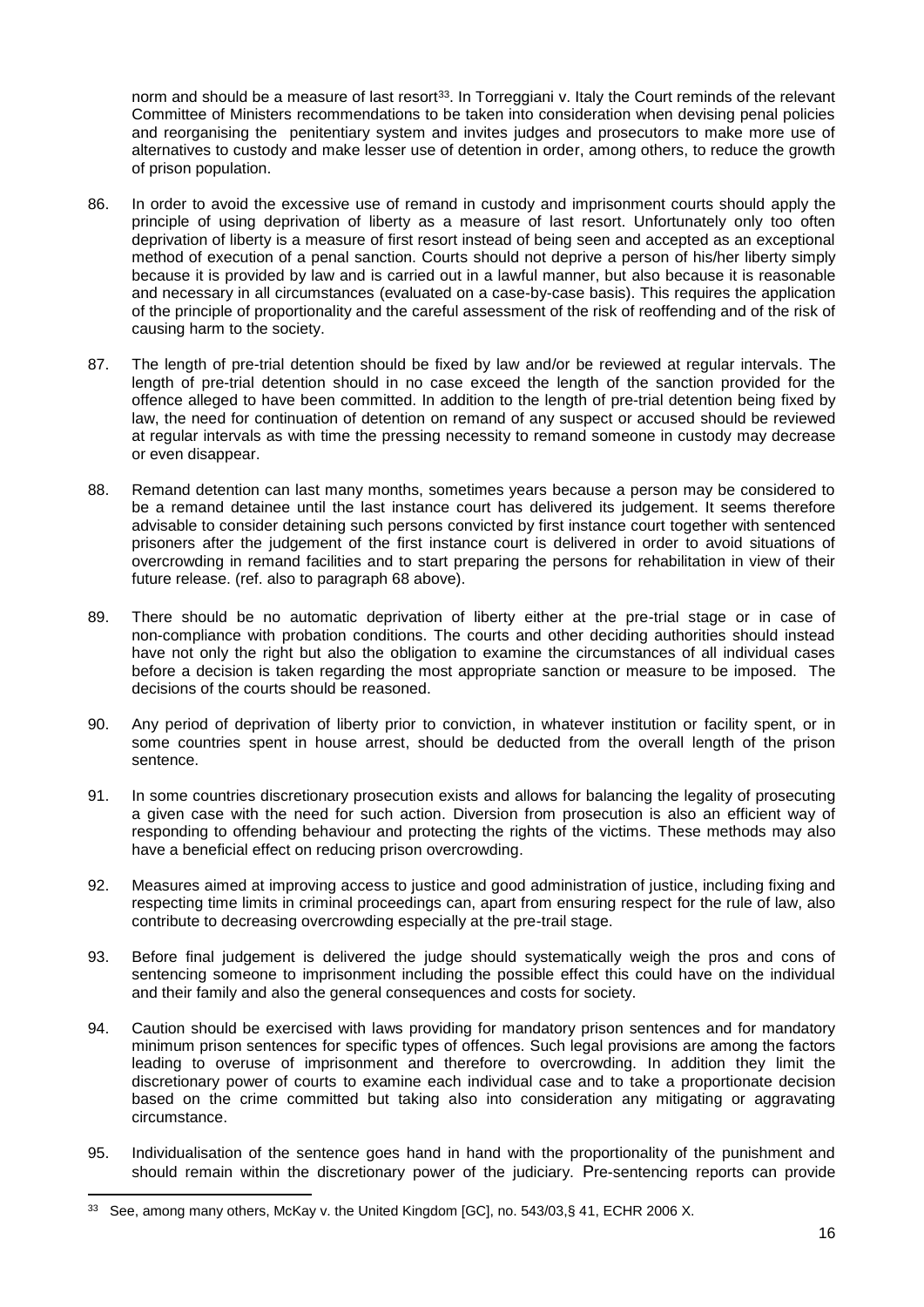valuable information to the courts in this respect and can allow them to base their judgements on reliable information regarding the social, family and other situation of each offender. This is particularly important in the case of young offenders. It is therefore advisable in relevant cases to consider introducing such reports in the countries where such possibilities do not exist and to broaden their use in the countries where they already exist but are not obligatory in all court cases.

- 96. The recent developments in the use of restorative justice, including mediation between victims and offenders have proven efficient even in cases of serious crimes. Although mediation may not always lead to avoiding imprisonment such options should be carefully explored also in the light of addressing prison overcrowding.
- 97. Rules related to early release from prison should be set by law and clear conditions and procedures should be attached to these rules. Prisoners should have the right to initiate the procedure themselves (or with the help of their lawyers) independent of the right of the prison authorities to initiate such a procedure *ex officio*. It should be possible to take into account a prisoner's engagement in work, education or programmes addressing offending behaviour to prompt early release in appropriate cases.
- 98. It is important to note that prisoners should know as early as at the outset of execution of their prison sentence at what moment of execution of their prison sentence and under what criteria they can request or be granted conditional release. There are basically two distinct systems of conditional release in Europe – discretionary (a minimum fixed or proportionate to the length of the sentence period of prison sentence to be served and clear and realistic criteria to be fulfilled before a decision is taken by the responsible body) and mandatory (the prisoner has an automatic right to be granted conditional release after a certain minimum period of the prison sentence is served, unless exceptionally the behaviour of a particular prisoner bars him or her from this right for a certain period of time) $34$ .
- 99. Some countries have the so-called temporary release schemes whereby a prisoner can be released conditionally but continues to be considered a prisoner and in case of committing a new crime can be recalled back to prison without a new judicial decision. In most European countries persons who are conditionally released are no longer considered prisoners. If during this period they commit a new crime new criminal proceedings are initiated against them and no automatic recall to prison is possible.
- 100. Long prison sentences or prison sentences for life concern usually a minority of the prison population. Nevertheless with time their number rises and more prisoners accumulate who tend to stay locked up for decades or sometimes for life. In accordance with the case-law of the European Court of Human Rights<sup>35</sup> any such prisoners should have the right at regular intervals to request early release and this request should be properly considered and reasons given for decisions<sup>36</sup>.
- 101. The execution of judicial decisions in quite a few European countries is carried out by the executive, under judicial control. This derives from the logic that the specific manner of execution of individual penal sanctions and measures should better be placed under the primary responsibility of the prison and probation services and not of the judiciary as these are the services whose staff is in everyday contact with persons deprived of their liberty<sup>37</sup>. This allows more flexibility and better individualisation of these sanctions and measures in order to adapt them to the specific offenders and thus to contribute to their management and rehabilitation.
- 102. In some countries not only the initial but all subsequent re-classifications of prisoners in the course of the execution of prison sentences is decided by the judiciary. This system could be rather rigid as it does not allow the prison administration to take decisions in this respect, including action in case of severe overcrowding by transferring prisoners from closed to open or semi-open institutions.

<sup>&</sup>lt;sup>34</sup> See recommendation Rec (2003)22, Rule 7, where a preference towards using the mandatory system can be seen as it requires less resources.

<sup>35</sup> See for example the case *Vinter* and others v. UK (nos. 66069/09, 130/10 and 3896/10, judgement of the Grand Chamber, 9 July 2013), where the Court found that a "whole life" tariff, which forces murderers to die in jail, was "inhuman and degrading".

<sup>36</sup> See also Recommendation (2003)22 which states in its Rule 4a: "In order to reduce the harmful effects of imprisonment and to promote the resettlement of prisoners under conditions that seek to guarantee safety of the outside community, the law should make conditional release available to all sentenced prisoners, including life sentence prisoners".

<sup>&</sup>lt;sup>37</sup> See also Recommendation Rec (2003) 22, Rules 28, 32 to 36.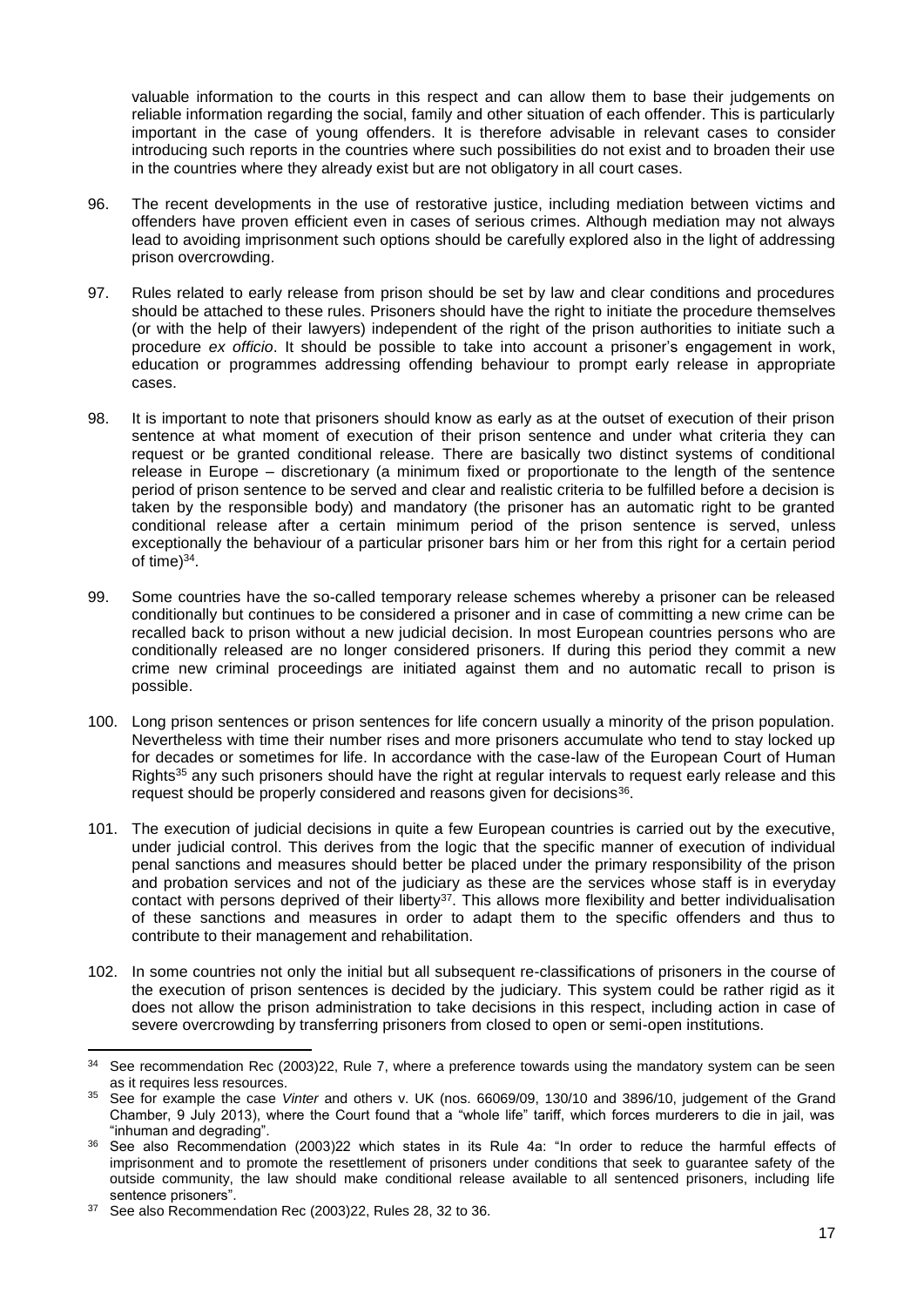103. An issue that deserves attention is the aging prison population. This may be a particular problem in countries where long prison sentences and life-long sentences are a common practice. This leads to congestion of such types of prisoners for long periods of time but it also poses managerial and ethical problems. Very few prisons in Europe are adapted for holding seriously or terminally ill or heavily handicapped prisoners and for providing the necessary healthcare and everyday services. Staff is also rarely trained how to deal with such prisoners and the suffering this entails for the prisoners and for their families is significant. The question of release on compassionate grounds has been raised at national and international level and most recently PACE<sup>38</sup> recommended a number of measures in this respect and urged the national authorities to consider introducing possibilities for compassionate (temporary and indefinite) release of prisoners and other categories of persons in detention in their legislation. Again such decisions should ideally be the responsibility of the prison services themselves under judicial control in order to allow for flexible managerial decisions to be taken on a case-by-case basis.

#### <span id="page-17-0"></span>**b. Revision of penal law, decriminalisation and alternatives to penal proceedings**

- 104. It is recommended that the member states, including those that do not face acute overcrowding regularly assess their criminal justice system or substantial parts of it and consider which are the objectives of crime policy, the available resources and what is really achieved by the different sanctions and measures provided by law and practice. It may also be added that many professionals like judges or prosecutors are not, or not very often at least, invited to reflect more profoundly on the outcomes of their decisions and the factors influencing the exercise of their discretion in relation to sentencing.
- 105. The reasons behind decriminalising of certain behaviour should not derive from existing prison overcrowding but from principles of humane and proportionate sanctioning of a given socially inacceptable act. Of course such legal reforms are expected to decrease imprisonment rates and the authorities should be aware of that.
- 106. Particular care should be exercised when considering whether certain acts should be criminalised or whether they pose issues mostly of an ethical nature. A given behaviour may be ethically highly questionable in a given society but it may not necessarily need to carry a criminal sanction and even less so prison sentence. It is important to note that decriminalisation does not necessarily mean to declare certain behaviour legal or moral but it means proposing responses which lay fully or partially outside the criminal justice system. A given act may still be considered illegal and immoral but other measures and sanctions may be more suitable to address it. Further, it has to be remembered that in all legal systems not all illegal acts are criminalised but other measures or interventions may be provided instead to rectify the situation.
- 107. In certain areas today "a helping hand" in the form of social, administrative, civil or healthcare measures may be far more beneficial for all. Basically the purpose should be to get as many petty offenders as possible away from the penal system and at least from the prison system. Criminal law measures should not be used automatically from the outset of a given problem as they are often costly and do not necessarily deal with the root causes of the problems faced.
- 108. Another useful way to follow in the field of decriminalisation could be to decrease the duration of the sanctions foreseen in the law by lowering the maxima of the prison sentences. This can be done for specific crimes, but due to coherence issues which are crucial to most criminal justice systems this should generally be done with due respect for the context e.g. compared to the sanctions foreseen for other (similar) crimes.
- 109. As a means for reducing prison overcrowding should also be mentioned such methods like substitution in part or in total of prison sentences with community sanctions and measures or with administrative sanctions (including economic sanctions) as well as reducing the length of imprisonment or releasing certain offenders or groups of offenders by way of individual pardons or collective amnesties. In its report following its visit to Georgia in 2012 the CPT when commenting on the collective amnesty responding to the extremely serious level of prison overcrowding stated that "the problems of prison overcrowding and prison population inflation cannot be addressed in a comprehensive and lasting way through the use of such exceptional measures". It goes further states that "the relative haste with which the amnesty has been carried out and the connected absence of preparation for release,

 $\overline{a}$ 

<sup>&</sup>lt;sup>38</sup> Recommendation 2082 (2015) and Resolution 2082 (2015) on the fate of critically ill detainees in Europe.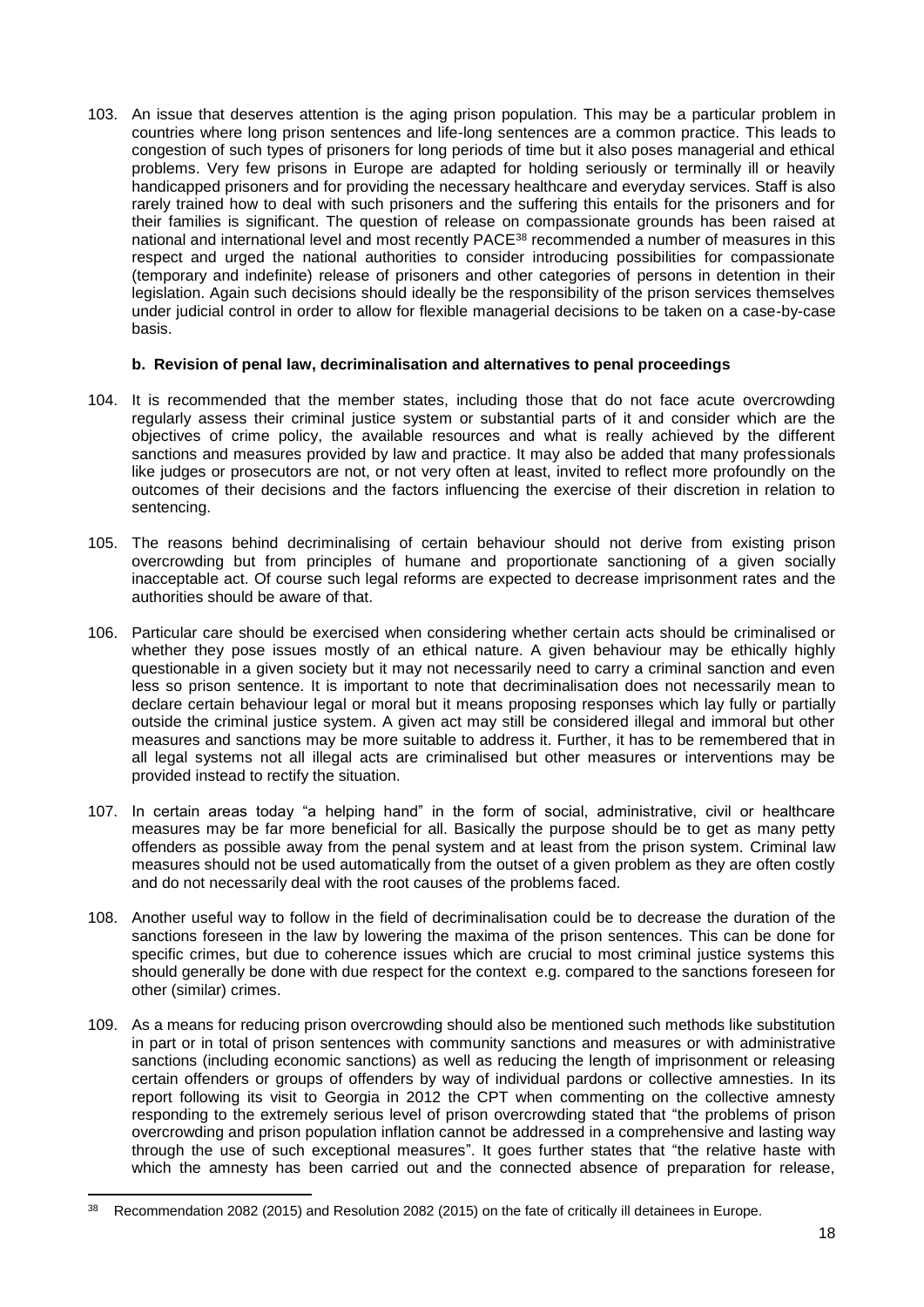together with the lack of suitable outside support structures, carries with it the risk of seeing a large proportion of the released inmates back in prison within a short period of time"<sup>39</sup>.

- 110. Other ways like removing the actual possibilities to commit and benefit from crime have also proven efficient in reducing crime rates and as a result in some cases also imprisonment rates. This is seen by some researchers as a kind of "false" decriminalisation, others refer to it as general prevention measures. Whatever the case it can be quite efficient although depending on many other social and economic factors. For example investment in good locking and alarm systems reduces burglaries. Fraud and other types of economic crime, where the actual opportunities (for instance lack of effective control and security measures and certain technical/practical issues related to IT systems) may drive a lot of often quite serious criminality. Therefore improving technical control and IT systems may help reducing crimes in this area.
- 111. One important issue to consider is how to deal with offenders with mental health disorders, as in some countries there is a tendency to keep such persons in prisons and not to take care of them in facilities adapted for their treatment; thus apart from possible human rights issues involved they may also contribute to the overcrowding problems. The European Prison Rules are quite explicit in this respect<sup>40</sup>. Obviously any decision should take into account the individual circumstances of a given person and should attempt to give prevalence to healthcare reasons regarding detention in special institutions or sections.
- 112. It can be argued that only acts and behaviour that are seriously harmful or causing a risk of harm or real danger to other persons should be criminalised and should entail prison sentences. The need for proportionality between the real harmfulness of the offence committed and the real risk posed by the offender and the degree of punishment is also a very important point to be considered.
- 113. On the other hand it should be fully recognised that crimes committed by dangerous offenders merit special attention and often bring about the use of prolonged deprivation of liberty to protect society and potential victims, which must be seen as fully justified. The definition of dangerousness may vary, but the definition from the Committee of Ministers Recommendation CM/Rec 2014 (3) on dangerous offenders may be useful as a starting point in this respect. "A dangerous offender is a person who has been convicted of a very serious sexual or very serious violent crime against persons and who presents a high likelihood of re offending with further very serious sexual or very serious violent crimes against persons." Violence may be defined as the intentional use of physical or psychological force.
- 114. So in total, general revisions of the criminal justice systems or at least revision of the types of crimes, of their dangerousness for society and of the sanctions contained in the criminal codes would be welcomed as this could offer an opportunity to study the coherence and ideas and values behind the penal policy of a given country and would simultaneously offer a chance to address prison overcrowding. This is a demanding but not impossible task and it can pave the way to more lasting reforms of criminal law bringing it up to date.
- 115. Therefore in order to obtain long lasting reduction of prison numbers it is important to consider legislative possibilities for:
	- decriminalising some offences (some countries have decriminalised drunken driving and substance abuse and have replaced these with administrative sanctions and treatment orders, others have decriminalised irregular immigration, others have replaced imprisonment of fine defaulters with community service);
	- Individualising the sentences pronounced regarding their necessity and proportionality;
	- diverting from the criminal justice process (for example suspension of the case, suspension of the pronouncement of a sentence) by way of mediation, reparation and victim compensation schemes;
	- providing for sufficient alternatives to pre-trial detention;
	- suspending prison sentences with or without imposing certain conditions;
	- replacing prison sentences for some offences by sanctions and measures enforced in the community (community service, victim compensation schemes, electronic monitoring, etc.);

 $\overline{a}$ <sup>39</sup> CPT/Inf (2013)18.

Rule12.1.: "Persons who are suffering from mental illness and whose state of mental health is incompatible with detention in a prison should be detained in an establishment specially designed for the purpose".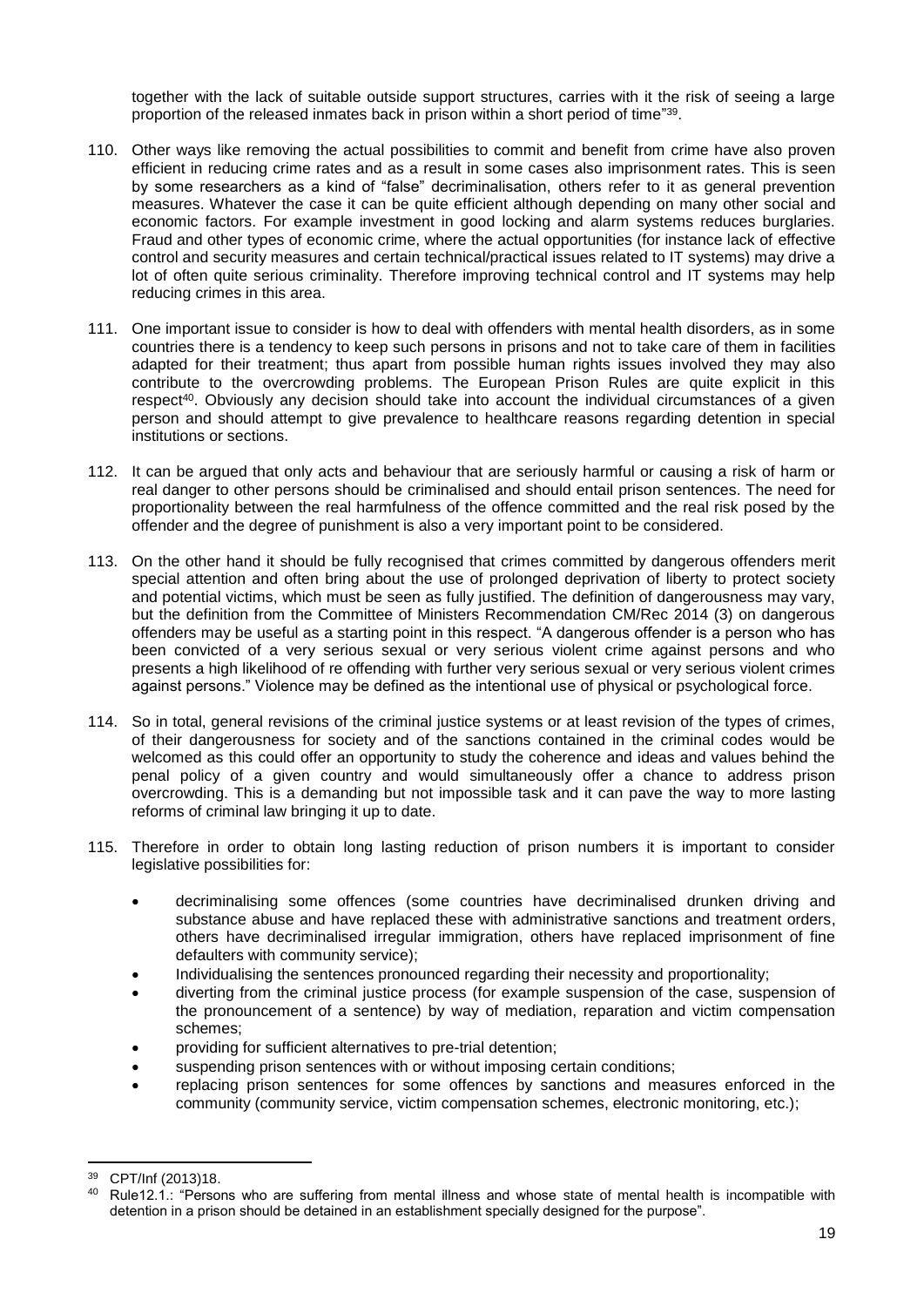- introducing sufficient types of community sanctions and measures and stopping automatic recall to prison in case of non-respect of the conditions imposed by the court sentence or treatment order;
- providing more possibilities for early release schemes.
- **c. Prison capacity and number of prisoners**
- <span id="page-19-0"></span>116. Good management of the system for execution of penal sanctions and measures requires respect for the legislation in force, for human rights of suspects, offenders and staff, and the provision of updated information on the prison capacity and the exact number of suspects and offenders detained or under supervision.
- 117. Many European countries have legal provisions regarding the minimum personal space each prisoner should have while in prison (see under p. III.a. above the position of the European Court of Human Rights on this issue and latest CPT standards in this area). Recommendation (99)22 concerning prison overcrowding and prison population inflation recommends fixing maximum prison capacity for each prison as a way of combatting prison overcrowding<sup>41</sup>. Some countries have defined such maximum prison capacity of each penitentiary institution and such an approach helps manage better prison numbers, allocate prisoners elsewhere, seek early release schemes, replace prison sentences with alternative sanctions, etc.
- 118. The Council of Europe member states should adopt methods of calculation of prison capacity based on Council of Europe standards, and corresponding to the criteria set by the Court and the CPT as stated above. This will permit the gathering of reliable information regarding overcrowding which needs to be accessible not only inside the penitentiary system but also to the probation services and to the judiciary. This will allow taking decisions, including judicial decisions best adapted to the capacity for intake and management of certain number of prisoners depending not only on the available prison places but also on the resources, including the number of staff who can deal with such offenders in a way allowing their proper rehabilitation. Collecting accurate prison and probation statistics also allows making comparisons, studying trends in sentencing policies and execution practices and taking informed decisions.
- 119. The Council of Europe Annual Penal Statistics<sup>42</sup> (SPACE I prisons and SPACE II community sanctions and measures) are a valuable source of information and analysis in this respect as trends and developments can be analysed at the level of Europe.

# <span id="page-19-1"></span>**d. Prevention and dealing with recidivism**

- 120. Dealing with recidivism and preventing future offending has been for many years the subject of scientific research and reasons for policy concerns. Despite this fact no simple solutions have been found. Some possible ways of dealing with these problems involve viewing them from a broader perspective than the one offered by criminal justice. The development of new technologies nowadays offers more possibilities to prevent some types of offences. In order to efficiently reduce recidivism additional efforts are needed for the successful preparation for release and social reintegration of former prisoners.
- 121. Some countries invest in situational prevention by analysing the living conditions in a given place where certain types of offences are committed and by improving both its safety and the quality of life and social services. This may include changing urban planning and design.
- 122. Enrolment of offenders in programmes which deal with substance abuse, with aggression management, which improve educational and employment skills is also an important factor. It should be noted in this respect that such enrolment is efficient when done with the informed consent and willingness to change on the part of the offender and not as a deal for being released from prison earlier.
- 123. Some offenders need to be restricted from visiting certain places or meeting certain persons and such measures can also prove efficient in dealing with specific recidivism risk. Examples could be domestic violence or sex offending.

 $41$  Rule 6: "In order to avoid excessive levels of overcrowding a maximum capacity for penal institutions should be set."

<sup>42</sup> <http://wp.unil.ch/space> and also [http://www.coe.int/t/DGHL/STANDARDSETTING/PRISONS/default\\_en.asp](http://www.coe.int/t/DGHL/STANDARDSETTING/PRISONS/default_en.asp)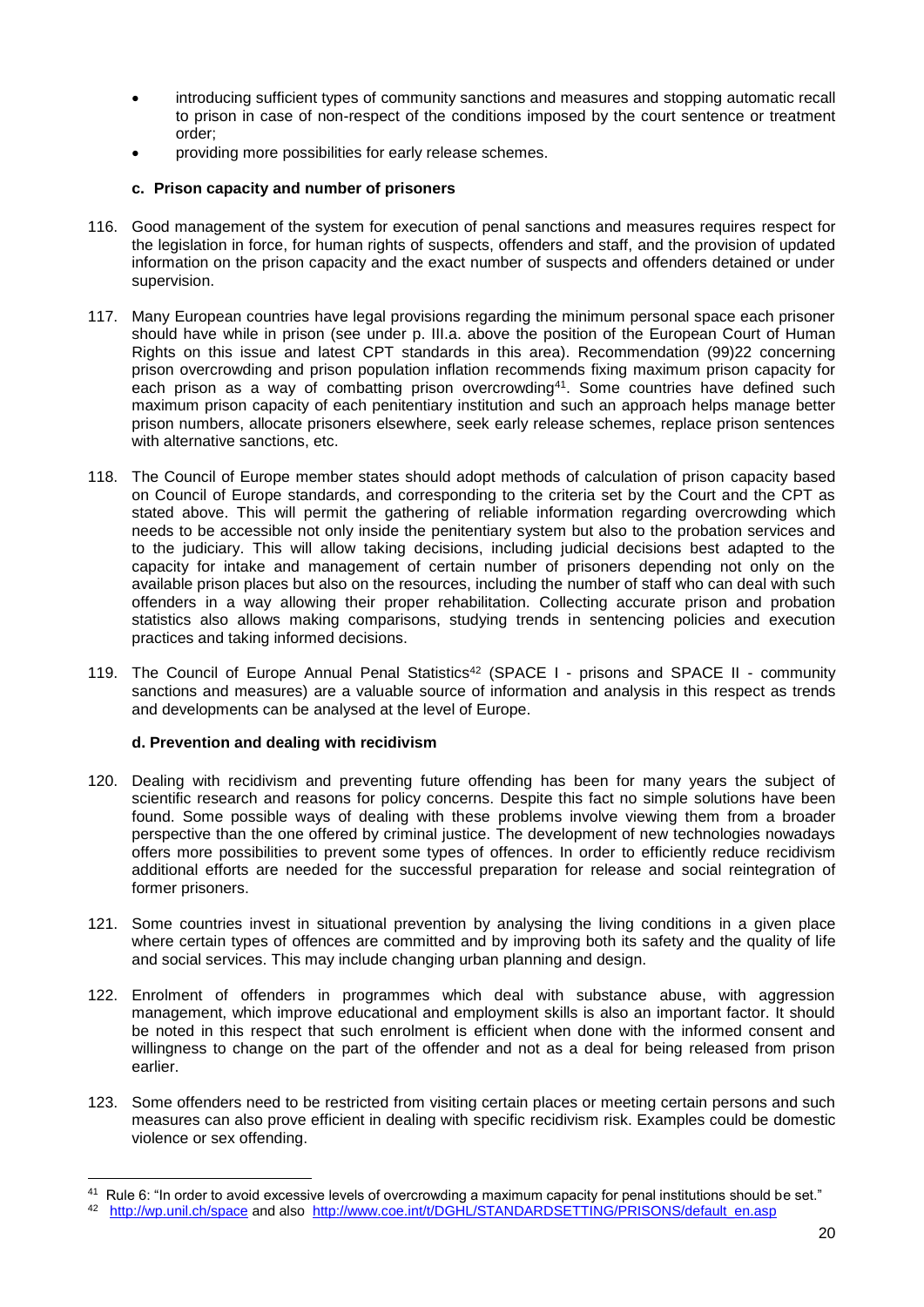- 124. It is important to note that imposing individualised conditions when an offender is released should include not only supervision but also assistance measures in order to achieve their successful reintegration<sup>43</sup>.
- 125. Work with the families of offenders and their direct social environment (school, peer groups) both during and after a prison sentence has proven also to help prevent further offending. Special attention should be paid to the situation of prisoners immediately after release as this period is crucial for their getting back on the right track.
- 126. The role of courts can be decisive in this respect as by looking into the circumstances of each individual case they may seek to find the most appropriate sanction but also the most appropriate intervention needed to deal with recidivism. The courts should seek to strike the balance between public safety and addressing the individual risks and needs of offenders.

# **e. The role of monitoring mechanisms and of consultative bodies**

- <span id="page-20-0"></span>127. There should be a distinction made between governmental inspection of prisons which may be carried out either by a body internal to the prison system or by an inspectorate attached to the ministry of justice or to the judiciary and an independent monitoring mechanism functioning at national or local level. Both of these mechanisms for overseeing prisons are a valuable source of information regarding the actual situation and also valuable partners in any reform of the criminal justice system.
- 128. The co-existence of both mechanisms at national level is not superfluous as explains the Commentary to Rules 92 and 93 of the European Prison Rules as "even in countries with well-developed and relatively transparent prison systems, independent monitoring of conditions of detention and treatment of prisoners is essential to prevent inhuman and unjust treatment of prisoners and to enhance the quality of detention and of prison management".
- 129. Also, as stated above, the European Committee for the Prevention of Torture (CPT) has functioned since 1989 under the European Convention for the Prevention of Torture and Inhuman or Degrading Treatment or Punishment (CETS No.126). It has proven to be a highly respected and efficient monitoring mechanism on the European level. Since the beginning of its existence the CPT has carried out more than 2500 visits to police facilities; 1100 visits to prisons; 350 visits to immigration detention centres and 400 visits to psychiatric facilities and social care homes. In total about 400 visits to member states have been carried out. The majority of these visits (232) are regular periodic visits, while 159 are *ad hoc* visits with the Committee responding to particular circumstances in member states. The overwhelming majority of country reports are published at the request of the member states concerned and are available at the CPT website [\(www.cpt.coe.int\)](http://www.cpt.coe.int/).
- 130. Most European countries have ratified the Optional Protocol to the Convention against Torture and Other Cruel, Inhuman or Degrading Treatment or Punishment (OPCAT)<sup>44</sup>. The Protocol requires the creation of independent national preventive mechanisms (NPM) which have the right to visit places for deprivation of liberty, including prisons. Most of the European signatory states have created NPMs or have entrusted the existing Ombudsmen or similar bodies with the tasks described in the Optional Protocol. The OPCAT enables direct contacts between NPMs and the UN Subcommittee on Prevention of Torture (SPT) and creates triangular relationship between SPT, NPMs and States Parties which is aimed at facilitating the dialogue in order to ensure greater protection for persons who are detained for any reason.
- 131. In many European countries parliamentarians can also visit places of detention and deliver public statements. These is very important, as parliamentarians vote laws and also have their own direct contacts with their voters and can serve as vectors of reforms. In many countries prisons can be monitored in some form or another by boards of visitors, consisting of volunteers recruited from the local community which is also a positive way of keeping local society informed of the situation and of prison conditions and of better involving local communities in the preparation of prisoners for release and social reintegration. Civil society organisations should also be encouraged to be involved in improving prison conditions and the treatment of prisoners.

<sup>43</sup> See Rule 8, Recommendation Rec (2003)22, Rule 1, Recommendation CM/Rec (2010)1 on the Council of Europe Probation Rules and Rule 8, Recommendation CM/Rec (2014)4.

<sup>44</sup> As of 22.02.2016 the following Council of Europe member states are not signatories to the Protocol: Andorra, Latvia, Monaco, The Russian Federation, San Marino and Slovakia. Belgium, Iceland and Ireland have signed but have not ratified the Protocol. (UN-CAT; G.A. resolution A/RES/57/199. adopted Dec. 18, 2002).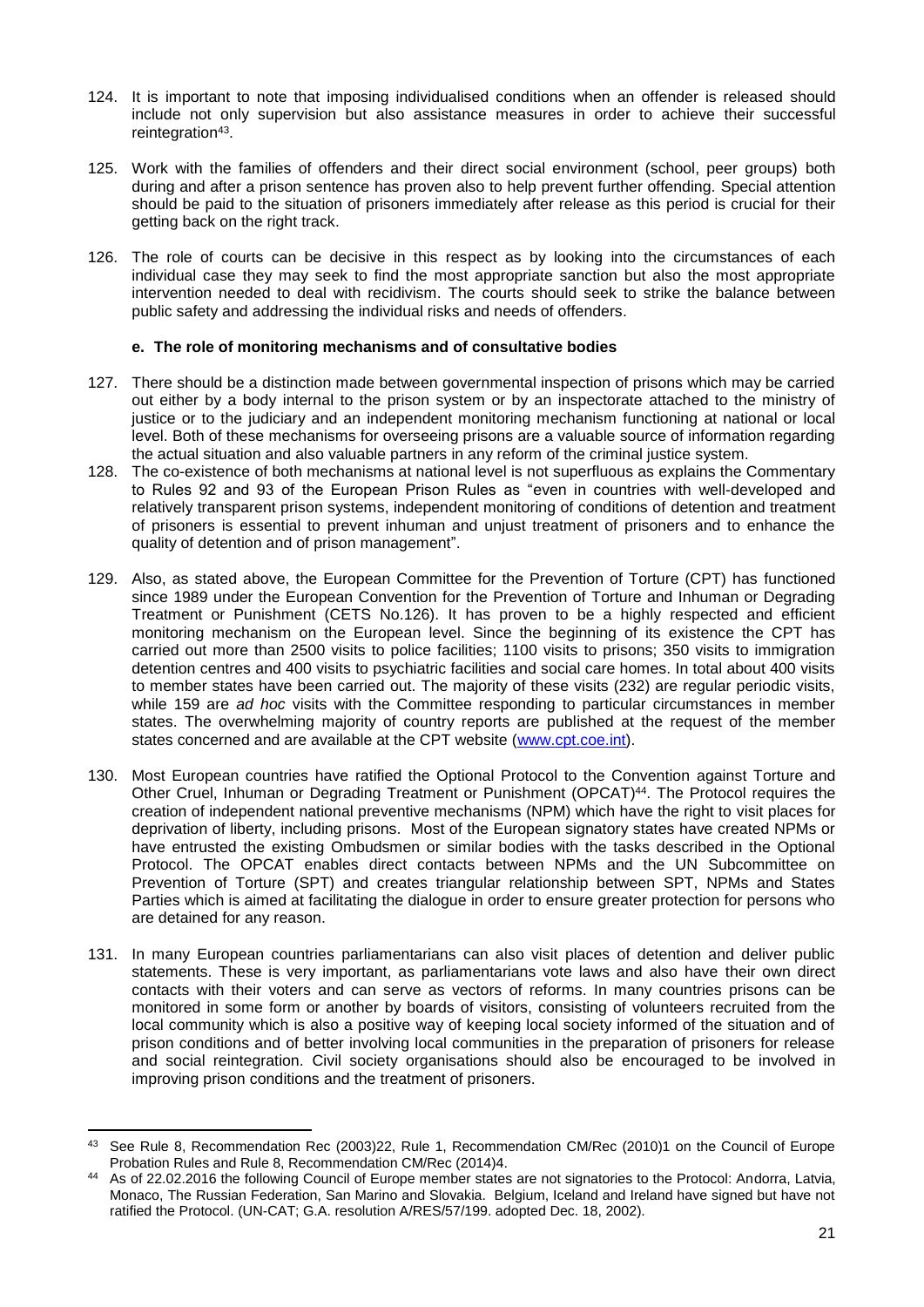132. It is also important to maintain contacts and exchange of information between the national monitoring bodies and also between the national and the international monitoring mechanisms in order to co-ordinate the recommendations and proposals made for improving the treatment of prisoners and prison management and assist the respective authorities in finding realistic adapted solutions to the problems.

#### **f. Coherence of the tasks and objectives of the different actors in the criminal justice process**

- <span id="page-21-0"></span>133. There are many actors of the criminal justice process and they belong to all three divisions of state authority. In addition their work is assisted or complemented by the involvement of representatives of civil society and private businesses. As mentioned earlier political traditions and the will of politicians play a significant role in taking important decisions related to criminal justice policy and practice. The legislative, the executive and the judicial authorities are all inter-related in the role they play in this field and there is an evident need for a constant coherence of their actions and objectives. Coherence is possible only if based on dialogue, trust and co-operation and this often demands sharing of information and data, sharing ownership and bearing responsibility for important decisions.
- 134. Prison overcrowding may at times be the result of commonly perceived objectives but also of often inefficient division of tasks and responsibilities in the criminal justice system (different actors, different responsible ministries, separate budgets) leading to systems that can have problems with coherence in implementing penal policies and facing management difficulties.
- 135. The Ministry of Justice may be the primary responsible ministry for execution of penal sanctions and measures but the Ministry of Finance has an important role to play in this respect as well. Any reform, including criminal justice reform and penal reform requires adequate funding and well managed budgets. Initial investments may represent a significant amount of money and the Ministry of Finance is a partner which needs to be convinced that such an initial investment will pay off in the long run by decreased use of imprisonment (the most costly sanction), by decreased complaints and requests for compensation related to lengthy criminal proceedings and to poor prison conditions, decreased loss of jobs and housing by offenders and loss of economic and social status by their families, etc. The local communities are also a valuable partner in this process as are the private agencies in countries where part or the whole process of execution of penal sanctions and measures is subcontracted to external agencies (private prisons, private probation agencies, etc.). The responsibility of the state for the overall process of execution of penal sanctions and measures in the latter case remains unchanged no matter which implementing agency is entrusted with the task<sup>45</sup>.
- 136. The situation with overcrowding and the problems faced in this respect may seem similar in many European countries, but the sources of the problem may be different or may demand different solutions depending on the existing legal traditions and practices (see also paragraph 53). Much depends on the situation in the particular countries affected by overcrowding. There is little doubt that better management of the prison system and the criminal justice system as a whole may alleviate or end overcrowding without the need to take legislative measures. In some countries a basic balance is sought to be preserved between the use of imprisonment by the criminal justice and the existing prison capacity. Constant dialogue between the different actors is more than evidently needed in this respect in order to keep such a difficult balance between the need to protect the public and the capacity of the prison system to hold humanely those who need to be deprived of their liberty. Politicians and the media have an important role to play in this respect and to tone down the fear of crime which often is the root cause for taking decisions leading to harsh replies to crime. Political choices need to be made but the authorities also need to have clear ideas why certain trends in penal policy are followed and whether they need to be changed.
- 137. Another issue related to capacity in prisons has to do with timing and foreseeability. There again coherent action of the relevant actors of the criminal justice process is needed. Every case in the criminal justice system goes through different stages, but the case and the situation of the offender should be perceived as a whole at the different stages and individual needs should ideally be adjusted to each other in terms of resources. This may not always be possible, but the different actors in the criminal justice system can at least try jointly to do more planning based on statistics and experience, also when it comes to capacity and budget issues. An example: If large police actions take place or a new strategy in fighting crime is introduced there may be, at least locally, a need for a considerable capacity in remand facilities and if the persons are later charged, indicted and convicted the problem

 $\overline{a}$ 

<sup>45</sup> See Rule 71, European Prison Rules and Rule 9, Council of Europe Probation Rules.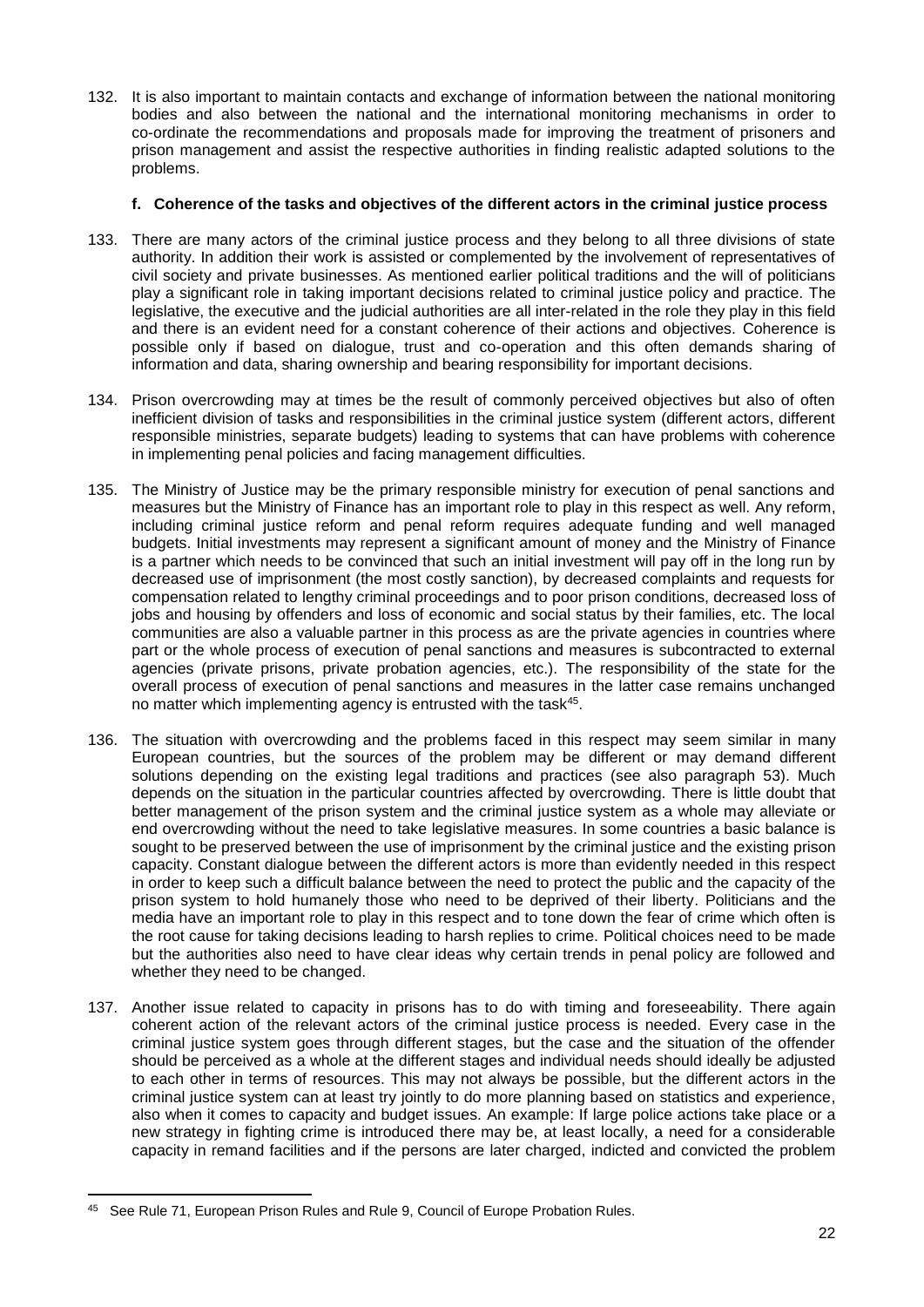will be moving up through the system. Appropriate planning may at least partly remedy such a situation that risks leading to overcrowding.

- 138. Coherence of actions of the different actors will help decrease the growing gaps sometimes observed between the points of view on crime policy which professionals from different sections of the criminal justice system, politicians, the media and the general public may have. This will increase public trust in the authorities and eventually will also lead to more efficient processing of the cases which would in itself be of benefit. The opinion expressed sometimes that justice systems cannot be measured in accordance with clearly set objectives and managed like other public institutions is simply not true. All depends largely on the political will.
- 139. Visits to and short-term practices in penitentiary institutions and probation services should be included in the initial and in-service courses for judges and prosecutors in order to give them an objective vision of the system of execution of penal sanctions and measures and of the effect of the work of the judiciary in this field. This approach will provide them with a better knowledge of the way the penitentiary and probation systems function and of the everyday management of prisons in order to make these professionals fully aware of the way judgments and decisions are executed in practice.

#### <span id="page-22-0"></span>**VI. Need for national strategies and action plans regarding crime policy**

- 140. Prison and probation services are at the receiving end of the criminal justice chain and their task is to implement the existing legal provisions, court judgements and relevant decisions taken by other criminal justice agencies and related to the execution of sanctions and measures. Therefore any successful and well planned reform of the criminal justice system aimed at dealing with prison overcrowding and at reducing the excessive use of deprivation of liberty should begin often at the start of the criminal justice chain to achieve long lasting effects from one to the other end of it. It should involve not only the prison and probation services but also, as stated above, the prosecution, the judiciary and the authorities responsible for designing crime policies and for adopting legislation. This requires dialogue, coordination and co-operation among the different actors in this field in order to agree on long-term strategies or action plans for dealing with overcrowding and poor prison conditions and in more general terms to reconsider crime policies and their impact on penal sanctions and measures and on fighting crime.
- 141. Some countries are good examples of regular dialogue and co-operation between the different actors in the criminal justice field. One recent example is the significant decrease of the prison population in the Netherlands which had to close down several of its prisons. This has not had any tangible negative effects on crime rates whatsoever. This reform was the result of a combination of several factors like legislative changes; change in court practices and better use of alternatives to custody, including of new surveillance technologies, use of better designed combinations of penal and non-penal measures to tackle crime, etc.
- 142. Other countries were obliged to do so following judgments of the European Court of Human Rights, which delivered a number of judgements related to poor prison conditions and to prison overcrowding which were found by the Court to amount to inhuman and degrading treatment<sup>46</sup>.
- 143. The Court has found in many cases that there is a systemic problem<sup>47</sup> related to poor prison conditions or prison overcrowding. The Court has started delivering pilot judgements in some cases of repetitive serious violations of the Convention. When a pilot judgement is delivered the Court imposes an obligation on the state concerned to address the existing problems within fixed deadlines and the state is obliged to report to the Committee of Ministers on the progress achieved in implementing the Court's judgement. In a pilot judgment, the Court's task is not only to decide whether a violation of the European Convention on Human Rights occurred in the specific case but also to identify the systemic problem, if any, and to give the government clear indications of the type of remedial measures needed to resolve it. The Committee of Ministers, in accordance with Article 46, paragraph 2 of the European Convention on Human Rights supervises the execution of all Court's judgements.

**<sup>.</sup>** <sup>46</sup> [http://www.echr.coe.int/Documents/FS\\_Detention\\_conditions\\_ENG.pdf](http://www.echr.coe.int/Documents/FS_Detention_conditions_ENG.pdf)

 $47$  The first specific reference to the term "systemic problem" is made by the Committee of Ministers in its Resolution adopted on 12 May 2004 - Resolution (Res(2004)3) on judgments revealing an underlying systemic problem" where it invited the Court "to identify in its judgments finding a violation of the Convention what it considers to be an underlying systemic problem and the source of that problem, in particular when it is likely to give rise to numerous applications, so as to assist States in finding the appropriate solution and the Committee of Ministers in supervising the execution of judgments".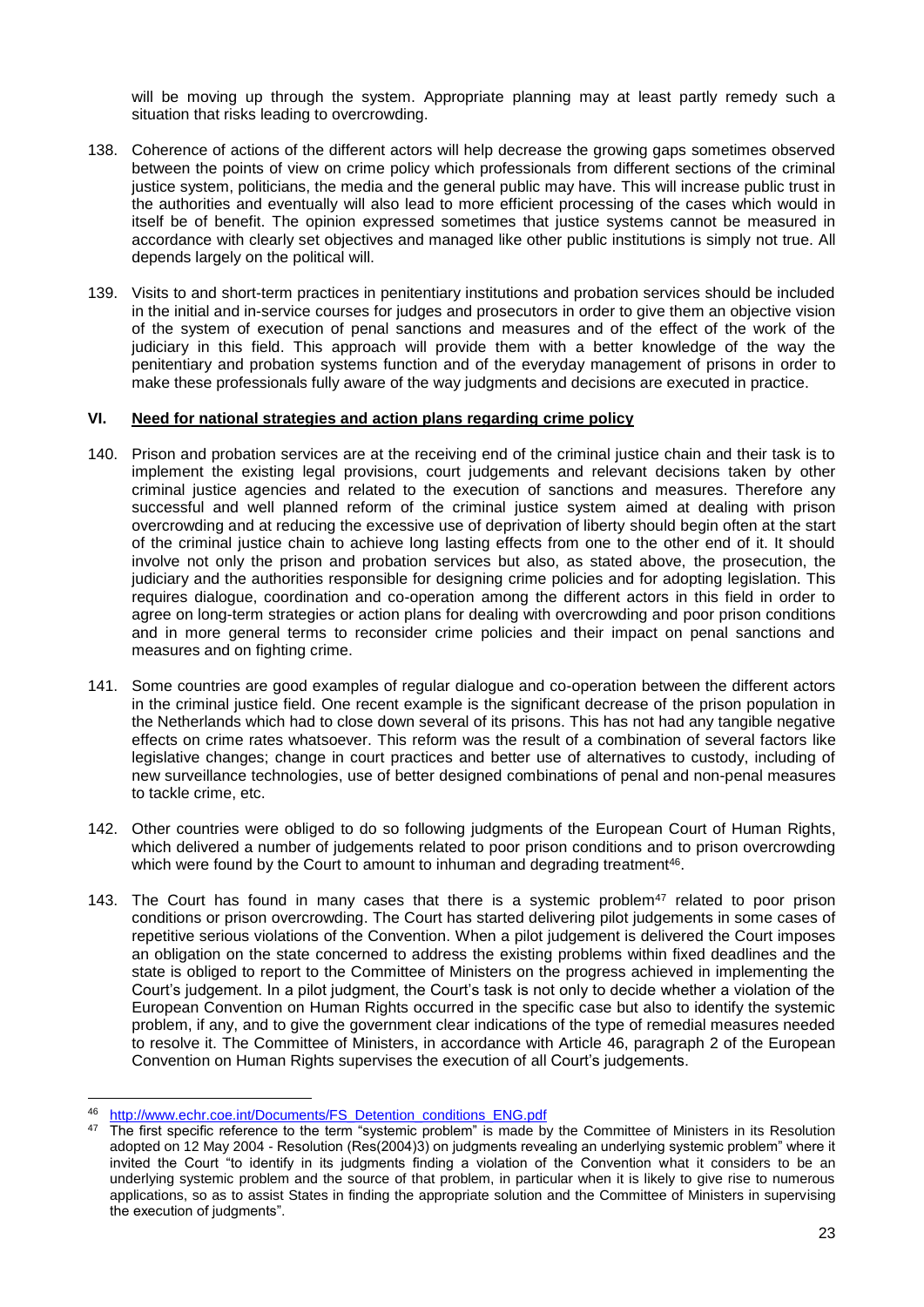- 144. Italy's response to the pilot judgement in the case of Torreggiani and others v. Italy<sup>48</sup> provides an example of wide ranging measures taken to deal with prison overcrowding. It comprises several lines of action: (a) Legislative actions taken to reduce prison entry flows included adoption of alternative measures; (b) managing and organising actions through the implementation of more open prison regimes; (c) building actions, planned according to the present needs of the prison estate, mainly focused on refurbishing the existing prisons or rebuilding (part of) them rather than expanding the prison estate; (d) provision of modalities and procedures for a system of remedies. No pardon, amnesty or other special laws were adopted. The measures adopted in the course of the past years have proven their effectiveness.
- 145. In Stella and Others (a follow-up decision to Torreggiani and others pilot judgment) (September 2014), the European Court welcomed the significant efforts made by the Italian authorities to address the structural problem of overcrowding and concluded that whilst the problem persisted, it was of less dramatic proportions; the European Court urged the authorities to consolidate the positive trends in this respect. In March 2016, the Committee of Ministers decided to close its supervision of the execution by Italy of the abovementioned pilot judgment. The Committee based its decision not only on the remedies introduced in domestic law, the major reforms undertaken to solve the problem of prison overcrowding and the significant results achieved in this area but also on the governments' commitment to continue its efforts in order to achieve a lasting solution to overcrowding and to keep the situation under strict monitoring.
- 146. In István Gábor Kovács Group of cases and pilot judgement in Varga and others v. Hungary<sup>49</sup> the Court found that the limited personal space available to the detainees, aggravated by the lack of privacy when using the sanitary facilities, inadequate sleeping arrangements, insect infestation, poor ventilation and restrictions on showers or time spent away from their cells, had amounted to degrading treatment as per Article 3 of the Convention. The Court also found that the domestic remedies available in the Hungarian legal system to complain about detention conditions, although accessible, were ineffective in practice and as a result also established the violation of Article 3 in conjunction with Article 13 of the Convention. The Hungarian government adopted an Action plan for the execution of the Court's judgements which was presented in December 2015 to the Committee of Ministers. The taken or envisaged measures include prison reconstruction and increase of the number of available places in the Hungarian prison facilities; amendment of the legislation to allow for petty crimes to be dealt with by using electronic monitoring schemes and investing more attention and efforts in social reintegration of prisoners, defining of minimum living space per prisoner as well as setting of compensatory schemes in case of indecent prison conditions amounting to inhuman or degrading treatment.
- 147. In 2012 The Greek authorities also provided the Committee of Ministers with an action plan setting out the measures aimed at preventing violations similar to the ones found in the *Nisiotis group of cases* v. Greece<sup>50</sup>. Following a request from the Committee of Ministers to draw up a comprehensive strategy against overcrowding in all Greek prisons the action plan was subsequently updated and broadened. The authorities informed that they have taken a number of steps to fight prison overcrowding in Greek prisons which related to the introduction or to the better use of non-custodial measures as well as the transfer of prisoners to establishments which were not overcrowded, construction of new prisons or refurbishment of the existing ones. In 2012 and 2013 two laws were adopted which allowed not to sanction by imprisonment petty offences and misdemeanours. In addition statutory limitations for prosecution were introduced for petty offences and misdemeanours which were punishable by up to one year of imprisonment and were still pending trial. By passing other special laws early release schemes were introduced, certain prison terms were converted into fines or community service and house arrest and electronic monitoring were also introduced. As a result of these measures about 4800 detainees had been released until November 2013. Until August 2014, further 800 prisoners

<sup>48</sup> *Torreggiani and* Others v. Italy, nos. 43517/09, 46882/09, 55400/09, 57875/09, 61535/09, 35315/10 and 37818/10, § 77, 8 January 2013.

<sup>49</sup> István Gábor KOVÁCS v. Hungary (no. 15707/10, judgment of 17/01/2012); SZÉL v. Hungary (no.30221/06, judgment of 07/06/2011); ENGEL v. Hungary (no. 46857/06, judgment of 20/05/2010); CSÜLLÖG v. Hungary (no. 30042/08, judgement of 7/06/2011); FEHÉR v. Hungary (no. 69095/10, judgment of 02/07/2013); HAGYÓ v. Hungary (no. 52624/10, judgment of 23/04/2013); Lajos VARGA (no. 14097/12, judgment of 10 March 2015); Tamás Zsolt LAKATOS (no. 45135/12, judgment of 10 March 2015); Gábor TÓTH (no. 73712/12, judgment of 10 March 2015); László PESTI (no. 34001/13, judgment of 10 March 2015).

Attila FAKÓ (no. 44055/13, judgment of 10 March 2015); Gábor KAPCZÁR (no. 64586/13, judgment of 10 March 2015)

<sup>50</sup> *Nisiotis group of cases* v. Greece, Doc. H/Exec(2015)12 - 7 May 2015.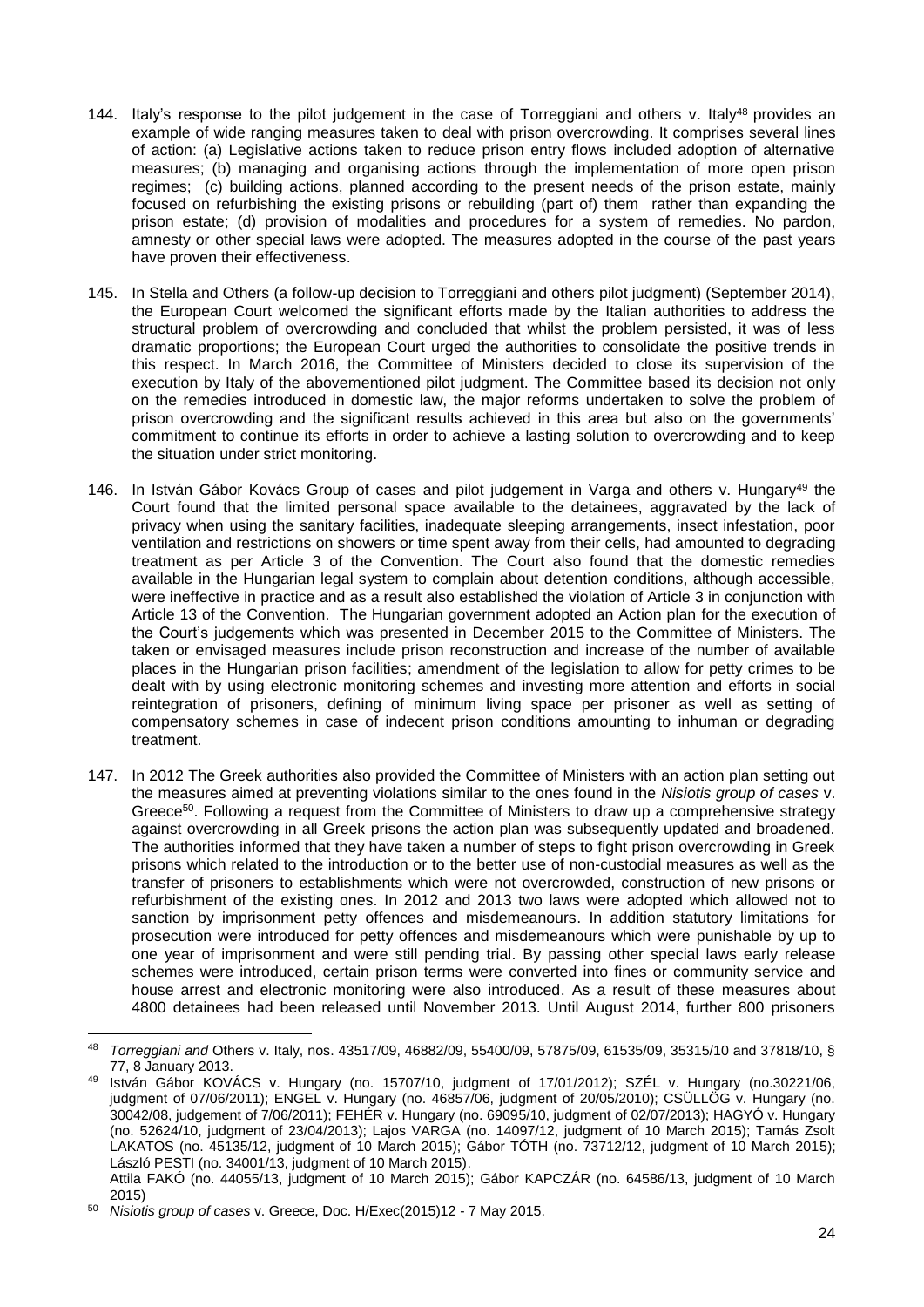benefited from early release scheme. More remains to be done<sup>51</sup>. The CPT report of 2014 remains critical as to the prison conditions in Greek prisons and urges the authorities to continue making more use of alternatives to detention.

- 148. Since 2008 the Romanian authorities have started taking general measures related to the execution of judgements of the European Court in the *Bragadireanu group of cases* v. Romania (currently there are more than 100 cases pending execution) concerning mainly overcrowding, poor material conditions of detention in penitentiary and police detention facilities and lack of effective remedies<sup>52</sup>. In October 2014 was sent a consolidated action plan which was further revised and updated in the course of its implementation. The reform of the criminal law policy led to the entry into force, in February 2014, of a new Criminal Code, a new Code of Criminal Procedure and of new laws on probation and execution of custodial and non-custodial sentences and measures. The new legislation notably introduced new alternatives to detention on remand and to imprisonment for juveniles, extended the scope of criminal fines for various offences punished so far by custodial sentences, reformed the system of noncustodial alternative measures and strengthened the role of the probation service. The legislative reform was accompanied by training of professionals (the judiciary, staff of the Ministry of Justice, Ombudsman's office, the National Prison and probation service and the police forces). In parallel were carried out prison construction and reconstruction works which resulted in the creation of several thousand new prison places. In two years there was a decrease of 15.25% of the number of prisoners (decrease by more than 5 000 persons). The number of persons under probation is currently higher than those in detention (more than 42 000 under probation versus 28 399 in prison in April 2016). Despite these measures the number of prisoners is still higher than the prison capacity of 18,986 places (calculated on the basis of 4m² per prisoner).
- 149. The Bulgarian authorities also had to take measures to implement a pilot judgement (Neshkov and Others v. Bulgaria)53. In response to the pilot judgment the Minister of Justice set up a working group ("the Neshkov working group") which has two tasks (a) to elaborate measures to tackle the problems identified in the pilot judgment, and (b) to propose a system of preventive and compensatory remedies. The group finished its work at the end of October 2015. A draft law for amendments in the Law on execution of penal sanctions and measures, the Criminal Procedure Code, the Criminal Code and the Law on State's and Municipalities' Responsibility for Damages is posted on the website of the Ministry of Justice for public discussion. It will then be submitted to the Council of Ministers for approval and to Parliament for adoption. The measures envisaged include expanding the scope of non-custodial measures, modifying conditional release procedures, defining of minimum living space per prisoner in line with the CPT standards and construction or renovation works. At the same time, the Bulgarian authorities undertook to reassess the accommodation capacity of the penitentiary system in accordance with the latest CPT standards. It should be noted that in contrast to the police detention centres the major problem of Bulgarian prisons is not so much overcrowding or insufficient use of alternative sanctions and measures or early release schemes but the poor material conditions which have deteriorated significantly in the course of the last decades.
- 150. In the context of its supervision of the execution of the above judgments, the Committee of Ministers examined the action plans presented by the Hungarian, Greek, Romanian and Bulgarian authorities54. While noting the measures set out therein, the Committee identified further avenues that the authorities could pursue to provide a lasting and sustainable solution to prison overcrowding. For instance, in Nisiotis, was outlined the importance of developing a comprehensive strategy guided by the CM various relevant recommendations as well as by the ones provided by the Council of Europe specialised bodies in this field. In Varga and Others, the CM encouraged the taking of steps in order to increase the use of the existing alternative non-custodial measures, to promote further alternative measures in the legislation and to minimise the recourse to pre-trial detention. In Bragadireanu, having regard to the severity of overcrowding affecting the penitentiary facilities, the CM underlined the importance of adopting other measures complementing the legislative reform. In Neshkov and Others, the Committee encouraged the authorities to adopt rapidly the measures presented in their action plan

<sup>1</sup> <sup>51</sup> The Greek Minister of Justice informed the Greek Parliament that on 1 November 2014, there were 11 988 prisoners, while the overall prison capacity stood at 9 886 places.

<sup>52</sup> Group of cases *Bragadireanu* v. Romania (No. 22088/04; 6 December 2007) Doc. H/Exec(2015)7 - 12 February 2015.

<sup>53</sup> *Neshkov and Others* v. Bulgaria (Applications nos. 36925/10, 21487/12, 72893/12, 73196/12, 77718/12 and 9717/13; 27 January 2015) (pilot judgment) and *Kehayov* v. Bulgaria group of cases (Application 2No. 41035/98; 18 January 2005), Doc. DH-DD(2016)25 of 12 January 2016.

<sup>&</sup>lt;sup>54</sup> For the decisions adopted by Committee of Ministers following its assessments, see CM/Del/Dec(2016)1250/H46-11 / 11 March [2016](https://wcd.coe.int/ViewDoc.jsp?Ref=CM/Del/Dec(2016)1250/H46-11&Language=lanFrench&Ver=original&Site=CM&BackColorInternet=C3C3C3&BackColorIntranet=EDB021&BackColorLogged=F5D383) ; [CM/Del/Dec\(2015\)1230/9 / 12 June 2015 ;](https://wcd.coe.int/ViewDoc.jsp?Ref=CM/Del/Dec(2015)1230/9&Language=lanFrench&Ver=original&Site=CM&BackColorInternet=C3C3C3&BackColorIntranet=EDB021&BackColorLogged=F5D383) [CM/Del/Dec\(2015\)1222/12 / 13 March 2015 ;](https://wcd.coe.int/ViewDoc.jsp?Ref=CM/Del/Dec(2015)1222/12&Language=lanEnglish&Ver=original&Site=CM&BackColorInternet=C3C3C3&BackColorIntranet=EDB021&BackColorLogged=F5D383) and [CM/Del/Dec\(2016\)1250/H46-6/11 March 2016 .](https://wcd.coe.int/ViewDoc.jsp?Ref=CM/Del/Dec(2016)1250/H46-6&Language=lanEnglish&Ver=original&Site=CM&BackColorInternet=C3C3C3&BackColorIntranet=EDB021&BackColorLogged=F5D383)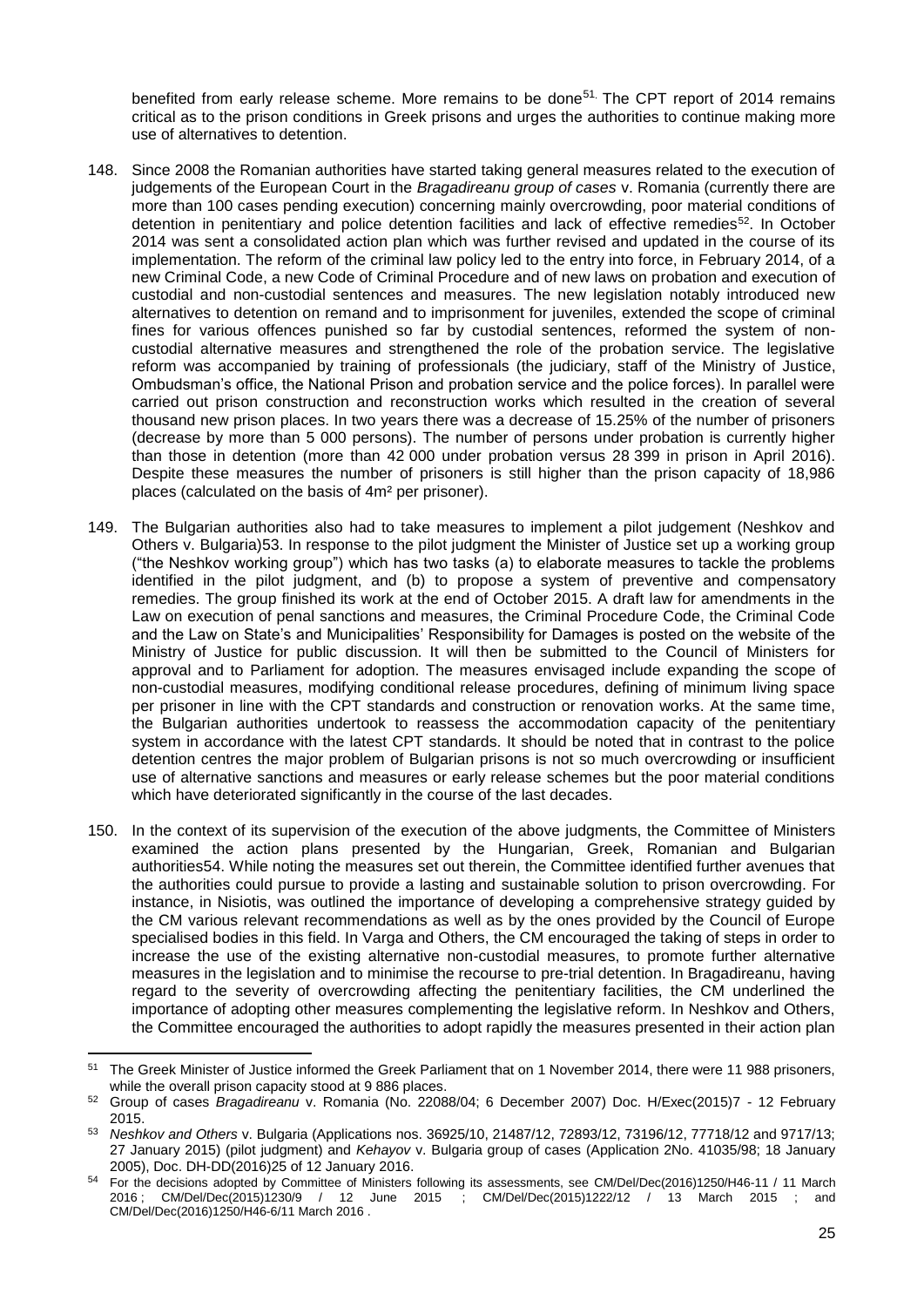for tackling overcrowding and expressed satisfaction with the authorities' intention to reassess the accommodation capacity of their penitentiary system on the basis of the CPT standards. In addition to the measure aimed at reducing overcrowding, the CM paid particular attention to the domestic procedures which would allow prisoners to file a complaint against situations of overcrowding and to obtain relief and identified the measures still required for such procedures to be introduced in the domestic law or to be made effective, if already available in the legislation.

#### <span id="page-25-0"></span>**VII. Work with the media and the public opinion**

- 151. The media is a key element in securing the acceptance by the public of the functioning and of any reform of the criminal justice system including the system for execution of penal sanctions and measures. Society has the right to be informed about the way these systems work, the reasons for any reform initiated, the aims sought and the results achieved<sup>55</sup>.
- 152. Work with the media should involve not only providing regular information, ensuring transparency of the actions undertaken, but also being proactive in explaining to journalists in the best possible way the actions planned or already taken and the reasons for these actions.
- 153. When the media coverage of a given event or action related the criminal justice system (including prison riots, escapes, suicides, etc.) creates strong negative reactions among the public, it is the responsibility of the authorities concerned to make all efforts to communicate to the public via the media in a transparent manner the situation and to deal as quickly as possible with public tensions.
- 154. Any major reform of the criminal justice system needs to be carefully planned in advance and explained to the media and the public, including its financial and other implications in order to seek public support and understanding. The media and the public should be updated on a regular basis regarding the advancement of the reform in order to avoid public tension as much as possible.
- 155. Criminal justice agencies, including prisons, probation and courts administrations, should generate strategies and opportunities for communicating directly with the public. These could include public meetings, open days, and the use of social media and other direct communication with members of the public.

# <span id="page-25-1"></span>**VIII. Conclusions**

- 156. Prison overcrowding is a recurring problem in many countries and each country needs to deal with it in the best suited way. Some countries have seen the number of inmates decrease in the recent years using long-term strategies and specific actions. Such countries need to maintain this trend as this can often be a real challenge. In the past there have been remarkable decreases of prison population in some European countries which have not lasted more than a decade.
- 157. The Council of Europe member states should follow the standards and criteria set by the European Court of Human Rights and the CPT when adopting specifications of what space each prisoner is entitled to in order to provide an objective picture of the situation and take appropriate decisions in case of overcrowding.
- 158. The major challenges today are ensuring human rights protection and efficient management of penal institutions. As already mentioned, there is a risk of violating Article 3 of the ECHR because of overcrowded and insanitary conditions which facilitate or lead to inhuman or degrading treatment. That is why the European Court of Human Rights recommends replacing old and worn out prison buildings with new modern prisons offering human conditions of detention. As a minority of inmates need high security prisons, the new penal institutions should be mostly low security prisons which cost less and are more adapted to the needs of the inmates for re-socialisation.
- 159. Member states may also face overcrowding as a result of new types of serious criminality which lead to an increase in the severity of criminal law responses. Prison sentences become longer and re-socialisation becomes difficult. Good prison management and adequate staff selection and training are indispensable pre-requisites for ensuring safety and good order even in prisons which may work at their full capacity. In this respect attention should be given to the comparable cost-effectiveness of prison sentences and possible alternatives.

**<sup>.</sup>** <sup>55</sup> See Opinion no 7 (2005) of the Consultative Council of European Judges (CCJE) to the attention of the Committee of Ministers on "justice and society" (adopted by the CCJE at its 6th meeting (Strasbourg, 23-25 November 2005).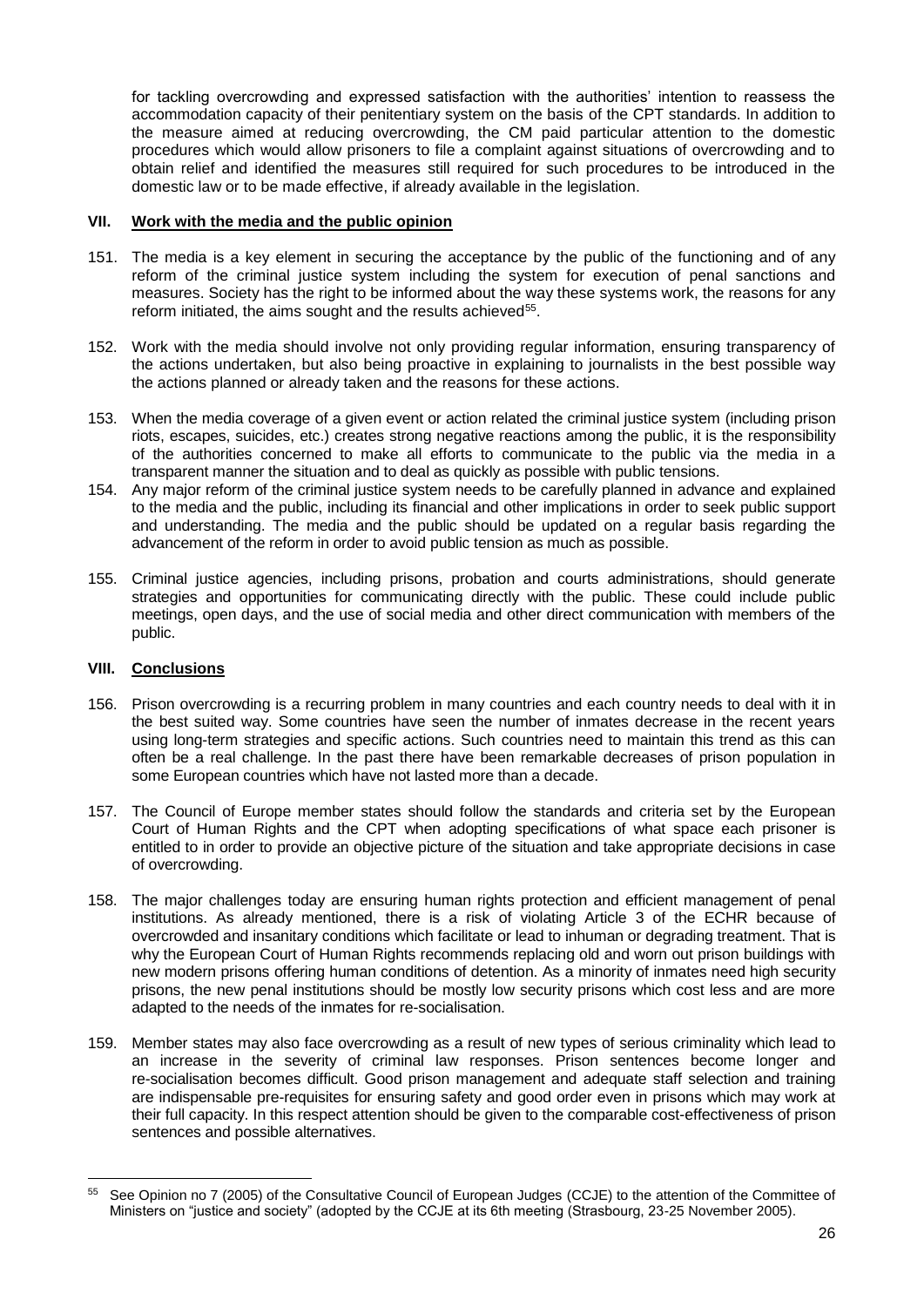- 160. Eliminating overcrowding, improving prison conditions and the treatment of prisoners will improve inter-state trust and will facilitate judicial co-operation, including transfers of detained persons to their home countries thus improving their family relations and social reintegration. Overcrowded and dilapidated prisons in the receiving country can be a reason to refuse transfers because of human rights concerns.
- 161. There should be constant dialogue and common understanding and action involving policy makers, legislators, judges, prosecutors and prison and probation managers in each member state in order to deal with execution of penal sanctions and measures in a humane, just and efficient manner and to avoid among others prison overcrowding and net widening of the criminal justice system. Recommendation No. R(99)22 of the Committee of Ministers to member states concerning prison overcrowding and prison population inflation remains a very valid text and the authorities should take all possible measures to better implement the standards and principles provided by it.
- 162. The media should be regularly informed about the functioning and the intended reform of the penal policy and wide public support should be sought in this respect. This requires communication, transparency and opening up of the criminal justice world to the public so that the latter can see all its different aspects.
- 163. It cannot be overstated that investing in good preparation for release and social reintegration of prisoners, as well as in good systems of community sanctions and measures is an effective way of reducing recidivism and of ensuring public safety. This will also have an effect on reducing the rates of imprisonment and prison overcrowding.
- 164. Overcrowding is a recurrent problem in many Council of Europe member states and therefore there is a need to ensure that a follow-up is given to the White Paper by the national authorities. It is also advisable to update at some point in the future the White Paper and its findings and conclusions based on information regarding the measures taken for the implementation of Recommendation No. R (99)22 and the rates of imprisonment and prison capacity in the different European countries.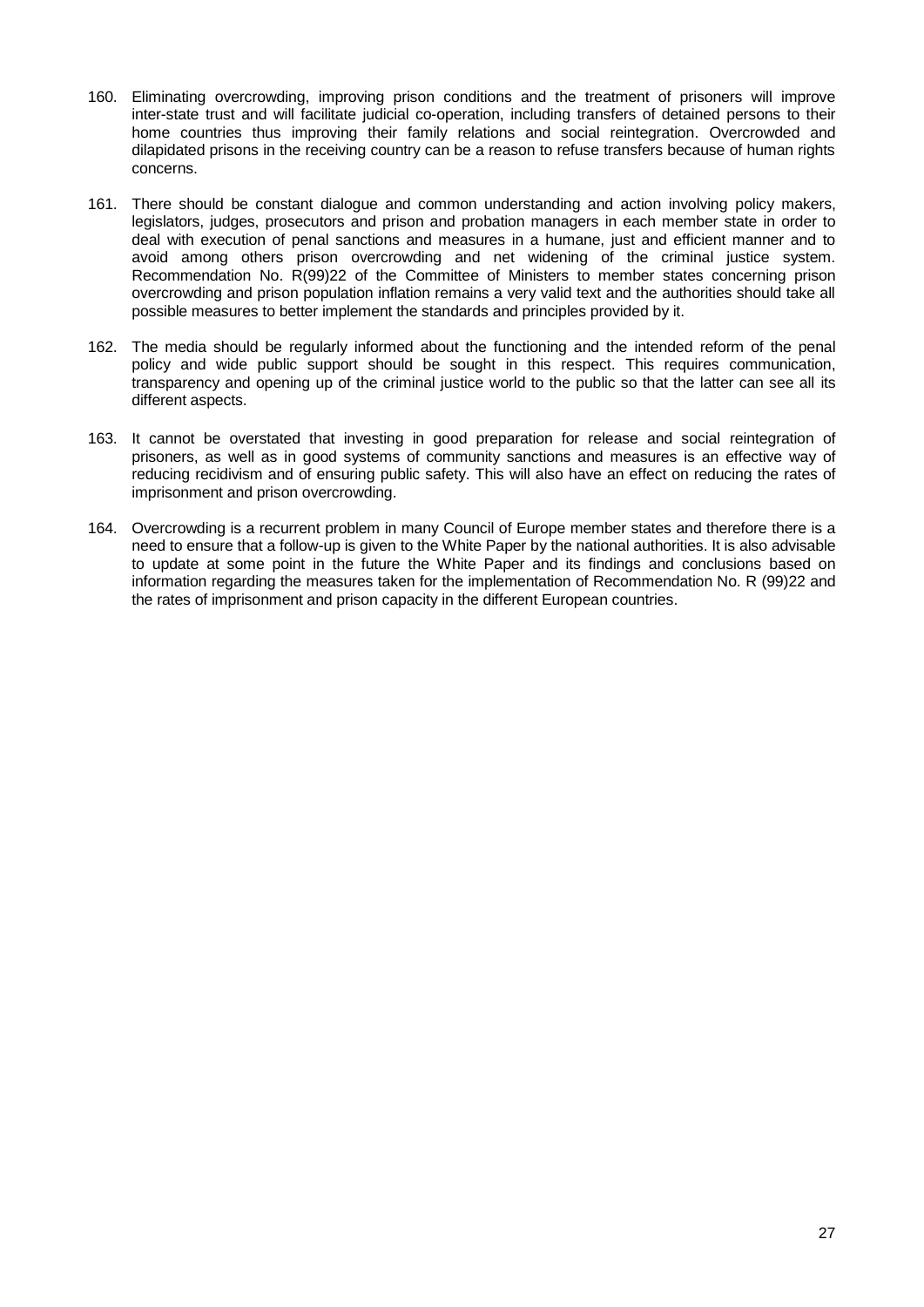# **Members of the Drafting group on prison overcrowding**,

#### <span id="page-27-0"></span>**Committee of Experts on the Operation of European Conventions on Co-operation in Criminal Matters (PC-OC)**

Barbara GOETH-FLEMMICH, Director, Head of Division for International Penal Law, Ministry of Justice (Austria)

Imbi MARKUS, Legal Counsellor, International Judicial Co-operation Unit, Estonian Ministry of Justice (Estonia)

# **Consultative Council of European Judges (CCJE)**

Bart van LIEROP, Senior Justice, High Administrative Court for Trade and Industry (College van Beroep voor het bedrijfsleven), (The Netherlands)

#### **Consultative Council of European Prosecutors (CCPE)**

Cedric VISART DE BOCARMÉ, Federal magistrate at the Federal Prosecutor's Office, responsible for international relations, former prosecutor general of Liège (Belgium)

#### **Council for Penological Co-operation (PC-CP)**

Mauro PALMA, Advisor to the Minister of Justice (Italy), **Chair of the Drafting group**

Alina BARBU, Directorate of Drafting Legislation, Ministry of Justice (Romania)

#### **European Committee on Crime Problems (CDPC)**

Jesper HJORTENBERG, National Member of Denmark for EUROJUST (Denmark) **General rapporteur**

Hans KROGH HARESTAD, Senior Adviser in the Correctional Service Department (Norway)

#### **European Committee for the Prevention of Torture and Inhuman or Degrading Treatment or Punishment (CPT)**

Jim MCMANUS, Lawyer, Former Professor of Criminal Justice, Glasgow Caledonian University Former Chairman of the Parole Board for Scotland, CPT member (United Kingdom)

# **European Court of Human Rights (ECtHR)**

Hasan BAKIRCI, Member of the Registry of the Court

# **Office of the Commissioner for Human Rights**

Hasan BERMEK, Adviser

#### **Parliamentary Assembly (PACE)**

Meritxell MATEU PI ALDE, Chairperson of the AS/Jur's Human Rights Sub-Committee (Andorra)

Günter SCHIRMER, Deputy to the Head of Secretariat, AS/Jur's Human Rights Sub-Committee

# **Directorate General I – Human Rights and Rules of Law**

Laura IELCIU-EREL, Department for the Execution of Judgements of the European Court of Human Rights

Ilina TANEVA, Secretary to the PC-CP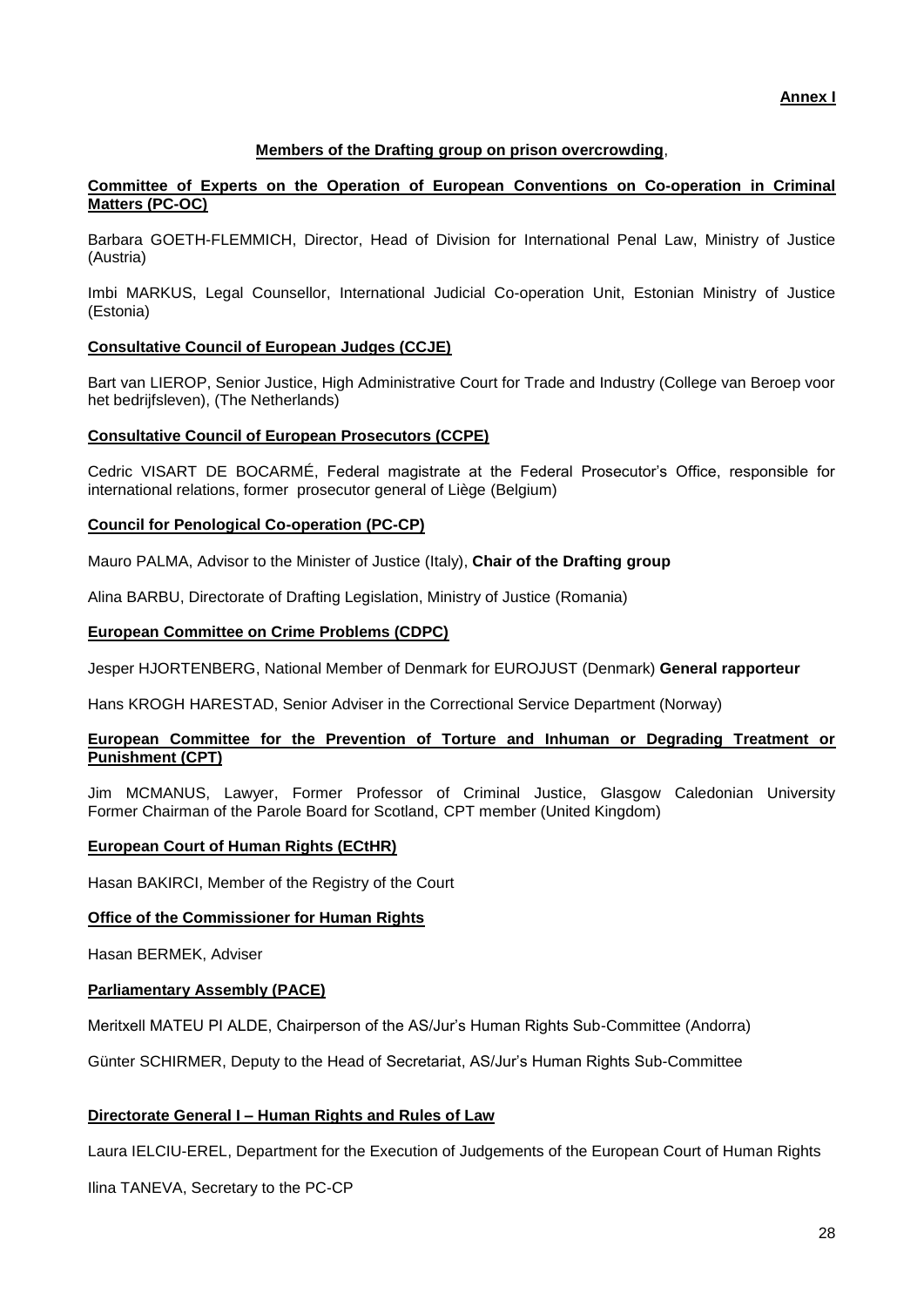# **List of Council of Europe reference texts**

# <span id="page-28-0"></span>**I - Recommendations and Resolutions of the Committee of Ministers**

- Recommendation CM/Rec (2014)4 on electronic monitoring
- Recommendation CM/Rec (2014)3 on dangerous offenders
- Recommendation CM/Rec (2012)12 concerning foreign prisoners
- Recommendation CM/Rec (2010)1 on the Council of Europe Probation Rules.
- Recommendation Rec (2006)13 on the use of remand in custody, the conditions in which it takes place and the provision of safeguards against abuse
- Recommendation Rec (2006)2 on the European Prison Rules
- Resolution Res Rec (2004)3 on judgments revealing an underlying systemic problem
- Recommendation Rec (2003)22 on conditional release (parole)
- Recommendation Rec (2003) 23 concerning the management by the prison administrations of lifers and other long-term prisoners
- Recommendation No. R(99)19 concerning mediation in penal matters
- Recommendation No. R (99) 22 concerning prison overcrowding and prison population inflation
- Recommendation No. R (92)16 on the European Rules on community sanctions and measures

# **II - Judgments of the European Court of Human Rights**

- *Ananyev and Others* v. Russia, nos. 42525/07 and 60800/08, 10 January 2012
- *Butko v.* Russia, no. 32036/10, 12 November 2015
- *Iacov Stanciu* v. Romania*,* no. 35972/05), 24 July 2012
- *Kulikov* v. Russia, no. 48562/06, § 37, 27 November 2012.
- *Logothetis and Others* v. Greece, no. 740/13, § 40, 25 September 2014.
- *Melnik* v. Ukraine, no. 72286/01, 28 March 2006
- *Neshkov and Others* v. Bulgaria, nos. 36925/10, 21487/12, 72893/12, 73196/12, 77718/12 and 9717/13, 27 January 2015.
- *Suldin* v. Russia, no. 20077/04, § 43, 16 October 2014.
- *Semikhvostov* v. Russia, no. 2689/12, § 79, 6 February 2014.
- *Shishanov* v. Moldova*,* no. 11353/06, 15 September 2015
- *Szafranski* v. Poland, no. 17249/12, 15 December 2015
- *Torreggiani and Others* v. Italy, nos. 43517/09, 46882/09, 55400/09, 57875/09, 61535/09, 35315/10 and 37818/10, § 77, 8 January 2013.
- *Varga and Others* v. Hungary nos 14097/12, 45135/12, 73712/12, 73712/12, 34001/13, 44055/13 and 64586/13, 10 March 2015.
- *Vinter and others* v. UK, nos. 66069/09, 130/10 and 3896/10, judgment of the Grand Chamber, 9 July 2013.

# **III – Opinions**

 Opinion no 7 (2005) of the Consultative Council of European Judges (CCJE) to the attention of the Committee of Ministers on "justice and society"

# **IV - Resolutions and Recommendations of the Parliamentary Assembly**

- Recommendation 2081 (2015) "Abuse of pre-trial detention in States Parties to the European Convention on Human Rights"
- Report "Abuse of pre-trial detention in States Parties to the European Convention on Human Rights" (PACE Doc.13863)
- Recommendation 2082 (2015) and Resolution 2082 (2015) on the fate of critically ill detainees in Europe
- Report "The fate of critically ill detainees in Europe" (PACE Doc.13919)